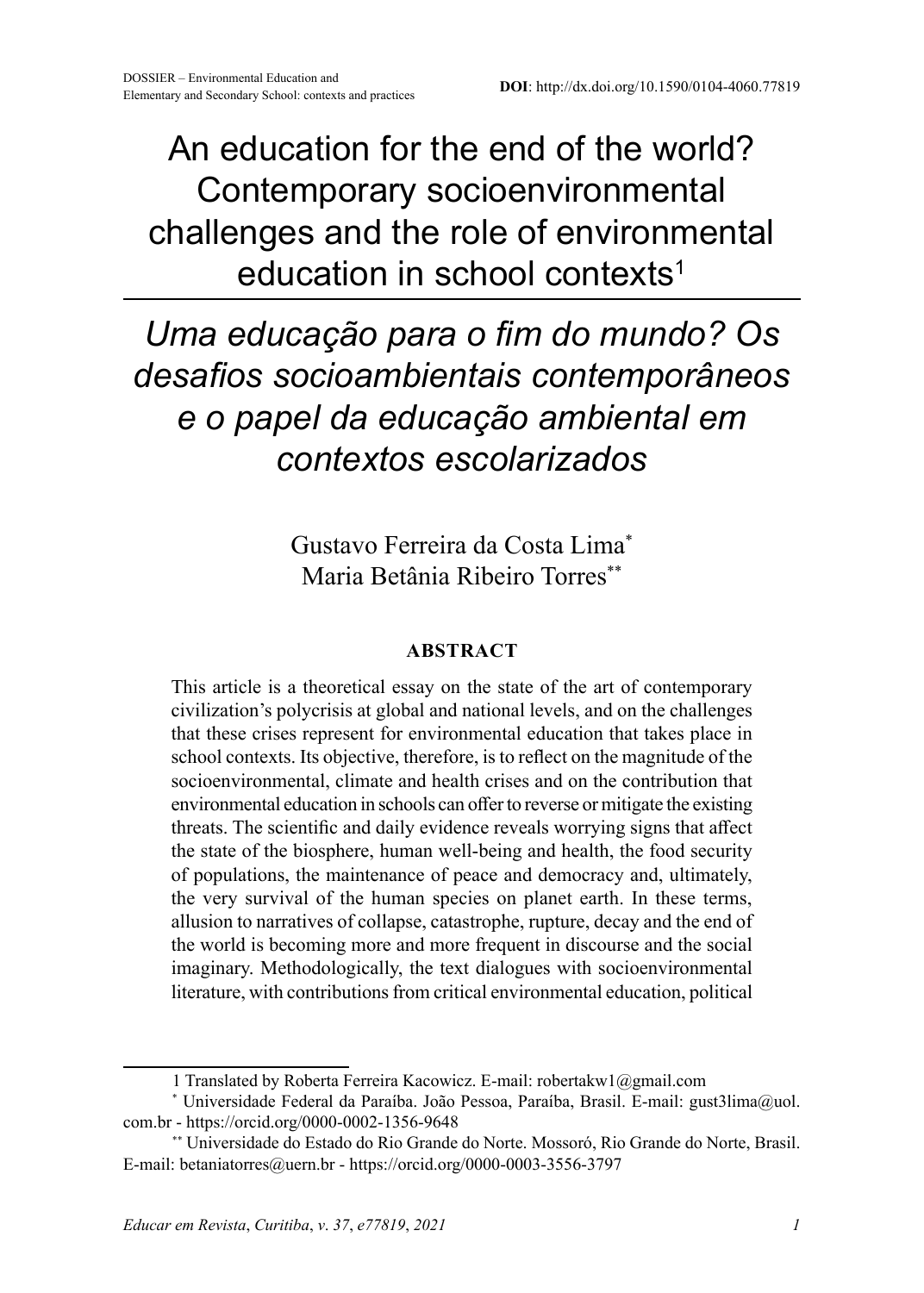ecology, conflicts and socioenvironmental justice. The reflection concludes that in the face of the challenges posed, environmental education in schools cannot surrender to social and pedagogical reproductionism. The time is for development and transformation of subjects capable to exercise freedom and defend life.

*Keywords*: Socioenvironmental crisis. Environmental Education. Climate change.

#### **RESUMO**

O presente artigo é um ensaio teórico sobre o estado da arte das policrises da civilização contemporânea, nos planos global e nacional, e sobre os desafios que essas crises representam para a educação ambiental que se realiza em contextos escolarizados. O objetivo, portanto, é refletir sobre a magnitude das crises socioambiental, climática e sanitária e sobre as contribuições que a educação ambiental escolar pode oferecer para reverter ou mitigar as ameaças identificadas. As evidências científicas e cotidianas revelam sinais preocupantes que impactam o estado da biosfera, o bem-estar e a saúde humana, a segurança alimentar das populações, a manutenção da paz e da democracia e, em última instância, a própria sobrevivência da espécie humana no planeta Terra. Nesses termos, torna-se, cada vez mais frequente, no discurso e no imaginário social, a alusão a narrativas de colapso, catástrofe, ruptura, decadência e fim do mundo. Metodologicamente, o texto dialoga com a literatura socioambiental com aportes da Educação ambiental crítica, da Ecologia política, dos conflitos e da justiça socioambientais. A reflexão conclui que, diante dos desafios colocados, a educação ambiental escolar não pode se render ao reprodutivismo social e pedagógico. O tempo é de formação e transformação dos sujeitos para o exercício da liberdade e para a defesa da vida.

*Palavras-chave*: Crise socioambiental. Educação ambiental. Mudanças climáticas.

#### **Introduction**

"You have stolen my dreams and my childhood... We are at the beginning of a mass extinction, and all you can talk about is money and fairy tales of eternal economic growth. How dare you?"

Greta Thunberg (DISCURSO..., 2019).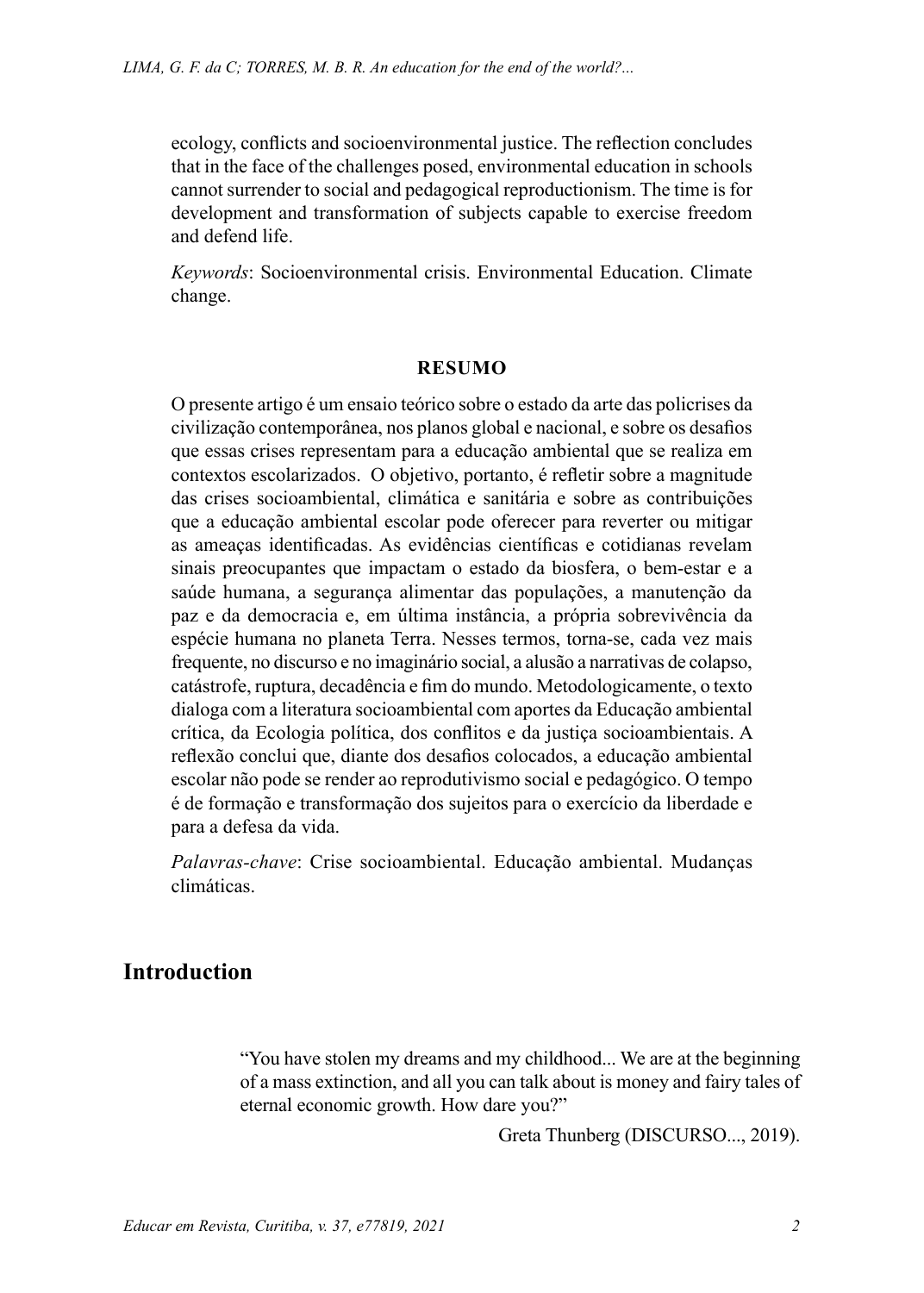This article is a theoretical essay on the contemporary socioenvironmental, climate and sanitary crisis, at global and national levels, and reflects on the contributions that environmental education (EE) in schools can offer to reverse or mitigate the existing threats. Thus, its aim is to understand the socioenvironmental risks that threaten contemporary civilization, and discuss the challenges and opportunities that exist through environmental education in schools in this context.

This reflection is justified by the combination of worrying signs between societies and the environment, at local and global levels, and the challenges that a scenario in crisis poses to environmental education – EE. In other words, in face of these threats, what possible contribution can come from EE?

In recent decades, we have witnessed the existence and magnitude of the use of narratives associated with the ideas of the end of the world - collapse, catastrophe and rupture - in discourses and in the social imaginary. These apocalyptic references, albeit not meant as literal finitude, certainly indicate the end of the world, as we know it so far. Moreover, although these reports have existed since the beginning of the world, today they gain new verisimilitude and scientific foundations (DIAMOND, 2005; STENGERS, 2015; VIVEIROS DE CASTRO; DANOWSKI, 2014; KRENAK, 2019; LATOUR, 2020).

To accomplish this task, the article interlocks with literature that discusses the contemporary socioenvironmental crisis, with critical environmental Education, political Ecology, Justice and socioenvironmental conflicts (LIPIETZ, 2002; ACSELRAD, 2009; ROCKSTRÖM, 2009; LAYRARGUES; LIMA, 2014; IPCC, 2018; CARIDE; MEIRA CARTEA, 2020).

Scientific research and everyday experience have gathered growing evidence that the current civilizing model, marked by the expansion of capitalism, neoliberal ideas, extreme social inequalities and an individualistic, competitive and consumerist culture, is threatening the stability of the ecosystem and social life, and compromises the expectation of future human existence on the planet. This scenario constitutes an unprecedented socioenvironmental crisis, a climate crisis that is beyond control of human management and, more recently, a global health crisis that, up to April 18, 2021, has reached a total of 3.013.217 deaths in the world due to the COVID-19 pandemic, and has disorganized economies and societies, especially those most socioeconomically vulnerable (IPCC, 2018; CARIDE; MEIRA CARTEA, 2020; JOHNS HOPKINS, 2021).

It is important to add that the temporal acceleration of economic and social relations, driven by technological development, has intensified the scale and speed of environmental impact, by exponentially increasing the exploitation, consumption and degradation of natural resources (HARVEY, 2012; SANTOS; AZEVEDO, 2019).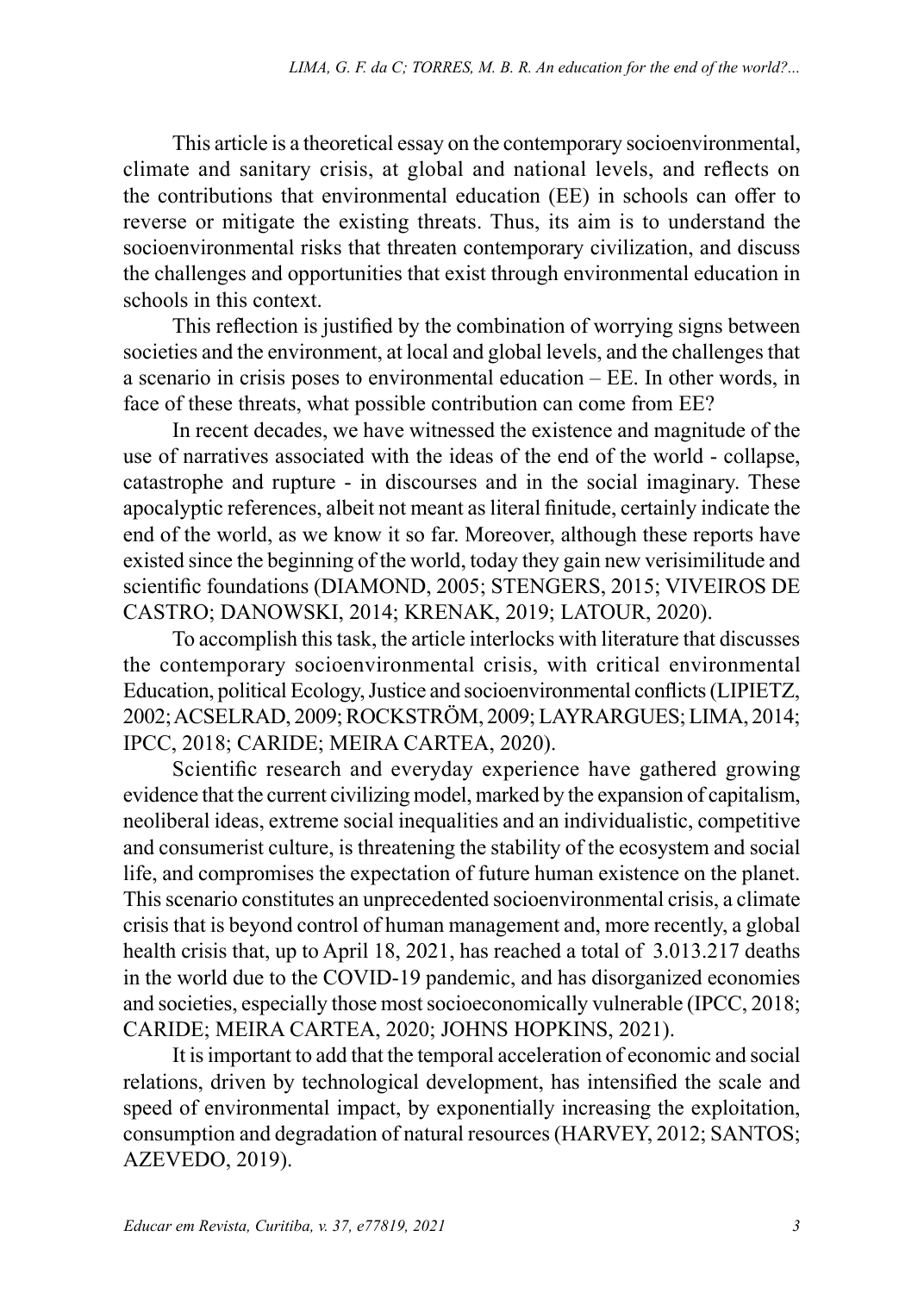At the national level, the combination of neoliberalism with authoritarian and excluding regimes has promoted the dismantling of the State, public and social policies and aggravated the population's work conditions and income, public education, environmental conservation, social well-being in general, and the quality of democracy (FEARNSIDE, 2019; SANTOS JUNIOR; DINIZ; SAULE JUNIOR 2020).

Since its institutionalization in the last decades of the twentieth century, school environmental education in Brazil has lived with difficulties in insertion in the school and in the curriculum, with inadequate teacher training, with the lack of an interdisciplinary practice and with a conservationist pedagogy that does not respond to multiple dimensions of the existing crises. Nevertheless, much effort has been made to introduce EE in schools because it represents a valuable opportunity for developing active citizenship, in the face of serious socioenvironmental and climatic challenges. In this sense, it can be a strategic agent for social change, notwithstanding the inertia of governments, international organizations and companies, in national and international negotiations and decisions on environmental conservation and climate emergency (GAUDIANO; MEIRA CARTEA, 2009; JACOBI *et al.*, 2011; CARIDE, MEIRA CARTEA, 2020).

The article is structured in three sections in addition to the introduction and the final considerations. The first section analyzes the main contemporary socioenvironmental challenges. The second deals with the national sociopolitical and environmental context and its effects on the ecosystem and public policies on environmental education. The third section discusses the potential transformation of environmental education in schools and the obstacles that still hinder its development.

#### **Contemporary socioenvironmental challenges**

Ulrich Beck's sociology of risks (1992) has resurfaced in view of the convergence of crises, conflicts, threats and environmental, climatic, health, technological, economic, labor and social risks that result from modernization and progress that escape the control of social institutions (GUIVANT, 2016; BECK, 2018).

For the author, the risks of advanced modernity are new because they are socially produced and because, in many cases, they are transnational, imperceptible, indeterminable in origin, unpredictable, incalculable from the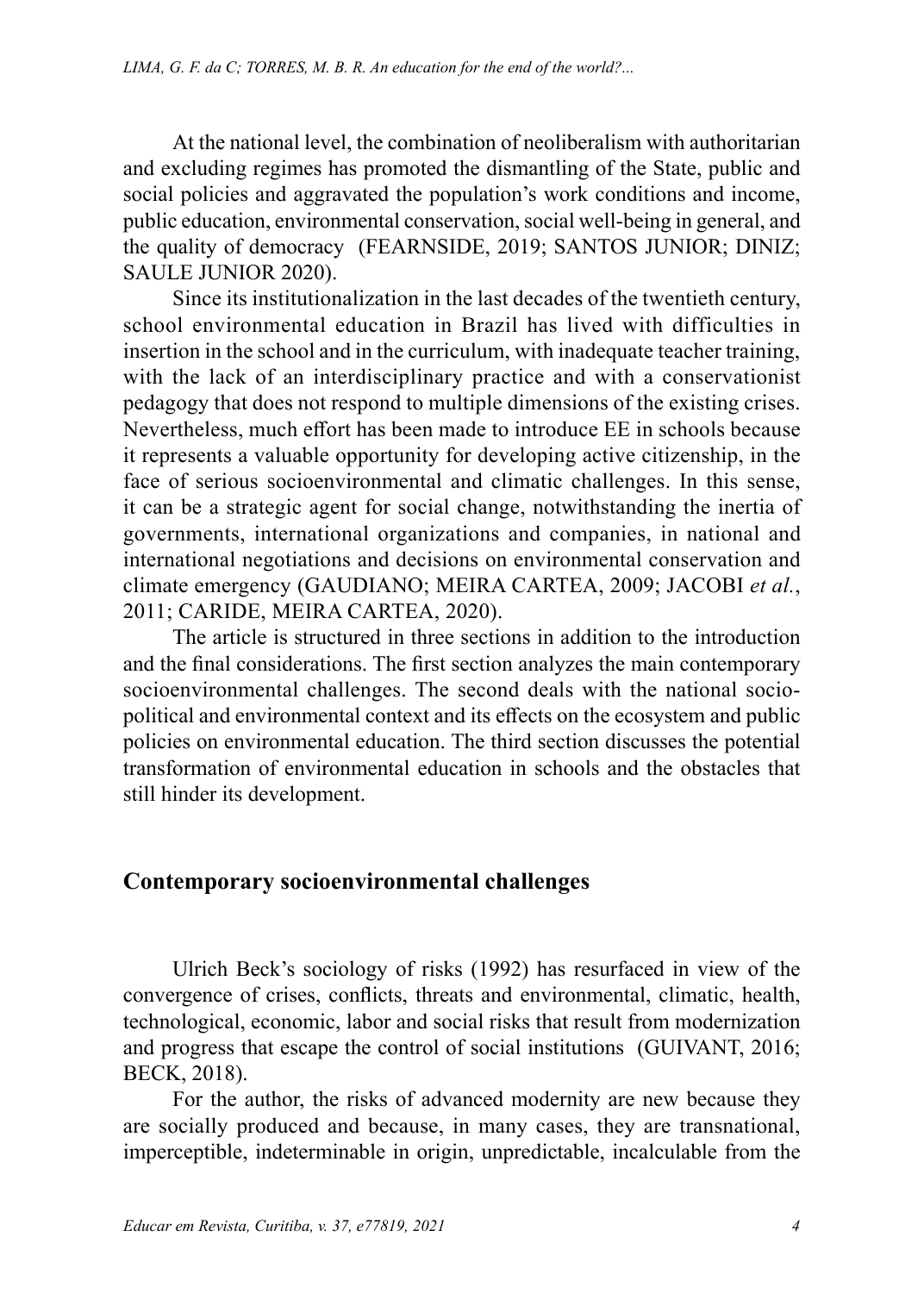perspective of the damage it produces and, often, irreversible. Paradoxically, they are effects resulting from the triumph of the capitalist society and not from its flaws and failures. For Rodrigues (1998, p. 135) "the depletion of resources is happening exactly because in some places, the production model that seems infinite has worked out 'right'". Evaluating risks, therefore, is an indispensable analytical tool at the present time, marked by uncertainty, increasing complexity, technological allure and the acceleration of time.

A set of evidence and recent research converge on the gravity of the current context, realizing that the model of capitalist civilization increasingly reaches beyond the limits of the ecosystem that Johan Rockström *et al.* (2009) called "planetary frontiers". For the authors, these frontiers represent the limits of safe operation for human life on earth, beyond which we run irreversible risks. Based on a mapping of nine ecosystem limits, seven of which are measurable, they concluded that we have already exceeded three of them: carbon emissions, losses in biodiversity and the cycles of nitrogen and phosphorus. The other indicators are the use of drinking water, the acidification of the oceans, the reduction of stratospheric ozone, deforestation and land use, air pollution and the concentration of aerosols in the Earth's atmosphere.

This evidence prompted the Anthropocene hypothesis formulated by Crutzen (2002), which expresses the idea that the human species has become a geological force of systemic transformation of the planet due to the impacts produced in recent centuries, not only in the biosphere, but also in the lithosphere, terrestrial hydrosphere and atmosphere.

Jason Moore (2016) recognizes the relevance of the Anthropocene hypothesis, but prefers to call it the Capitalocene, as he disagrees with the generic attribution of responsibilities involved in the term that undermines the social, economic and environmental inequalities resulting from the capitalist mode of production.

The escalation of neoliberalism since the 1980s, is another element that greatly aggravates environmental and social degradation when it advances on ecosystem resources; increases the human ecological footprint on earth (WACKERNAGEL; REES, 1996), reduces State action and its power of socioeconomic regulation, when it destroys social and labor rights, worsens social inequalities, when it promotes the culture of individualism and consumption and disseminates the ideas of meritocracy (HARVEY, 2008; MOORE, 2016; SANDEL, 2020). In this process, the ethics of trust, reciprocity and cooperation are sacrificed; values that are increasingly scarce and relevant in the construction of a democratic sociability.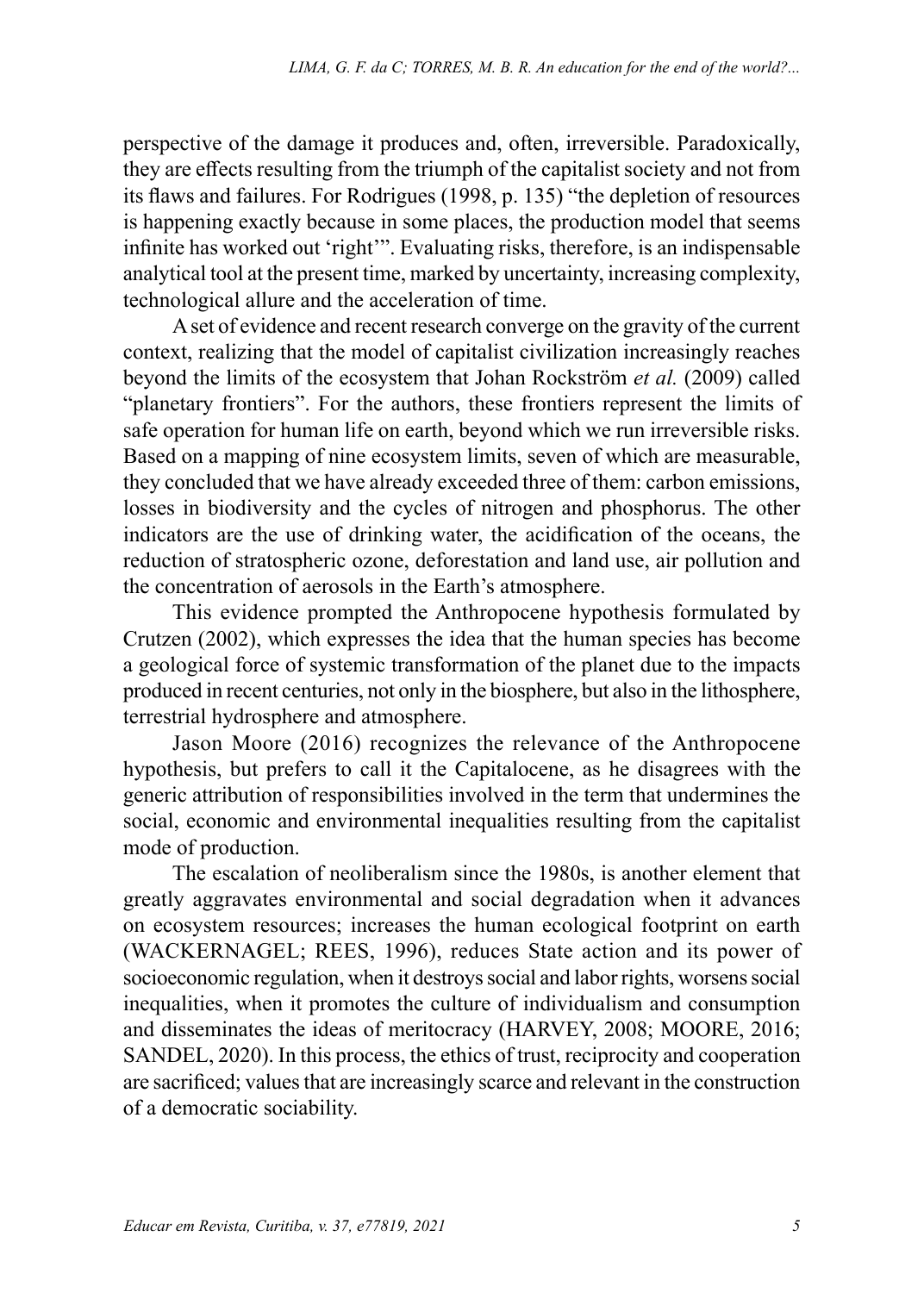In other words, the neoliberal ideology moves and expands on the objective level by transforming nature and human labor into consumable goods at an increasingly accelerated pace through technological development. Subjectively, it creates images and identities associated with consumption, by feeding the myth of infinite growth and transferring to individuals the responsibility for the success or failure of their social well-being, their employability and the planet's environmental sustainability. This process results in an anthropocentric, economist, individualistic, technicist, competitive and consumerist culture (BAUMAN, 2003). As it promotes these values, the neoliberal culture tends to abandon values and practices such as solidarity, tolerance, social participation, citizenship and the defense of public goods.

In the socioenvironmental field, the promotion of an anti-ecological discourse anchored in the unlimited desire for "progress", and the narrow understanding that the environmental agenda and institutional management mechanisms are obstacles to overcome in the name of economic expansion, is increasingly stronger (LAYRARGUES, 2018). The anti-ecological discourse is manifested in the powers of the republic and in the lobbies aimed at deconstructing the instruments of environmental regulation, in scientific and climatic denialism, in impunity for major environmental crimes, in the invasion of indigenous and quilombola lands and in the systematic attack on environmental leaders and movements.

The Covid 19 pandemic, which is still around us, has revealed new signs of the crisis we are in and the centrality of the environment in the diagnosis of our time. In a recent interview, historian and anthropologist Lilian Schwarz (2020), suggested that the Covid-19 pandemic should be treated as the landmark of the end of the 20th century. Her statement is justified by the serious consequences of the pandemic, by the multiple implications of the phenomenon at the global level, by the perplexity of authorities and institutions and by the generalized uncertainties it has established in our social lives.

The link between the pandemic and environmental problems are undisputed and recognized by several studies and analysts that identify the zoonotic character of the virus, resulting from the growing proximity between wild animals, domestic animals and humans. Ultimately, this proximity results from the predatory growth model that expands at the expense of deforestation, destruction of habitats and biodiversity. In this process, the most evident causes are large-scale agricultural activities, mining, logging, urbanization and major infrastructure works, as well as the trafficking of wild animals, migration, travel and global trade, changes in demography and climate change (FAO, 2013; ZANELLA, 2016; CONTINI *et al.*, 2020).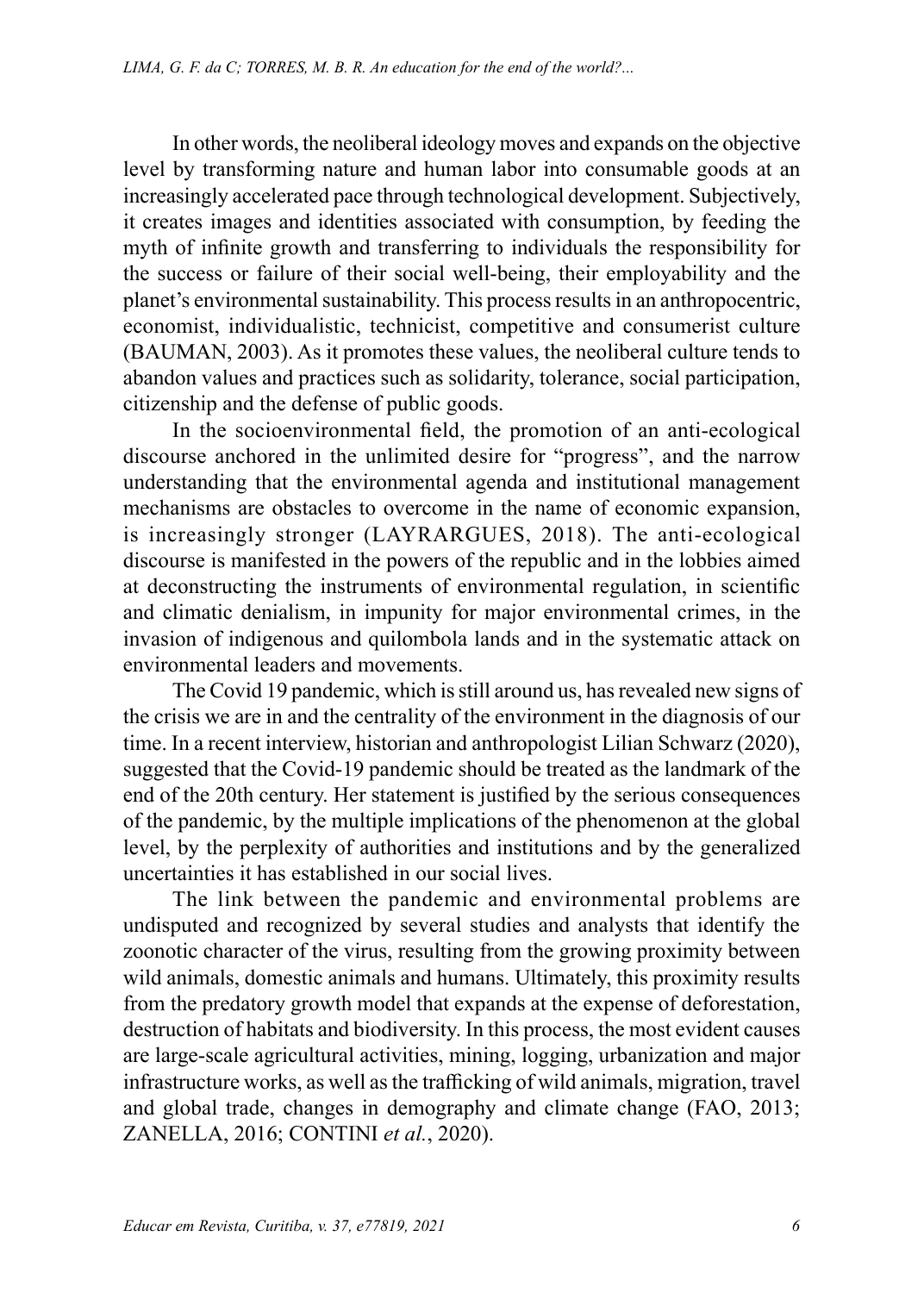In this complex crisis, it is important to consider the incidence of temporal acceleration as a factor that intensifies the scale and speed of economic activity, the extraction of natural resources and, consequently, environmental degradation. The revolutions in the technological patterns are taking place in increasingly shorter time intervals, which result in increasing efficiency and speed in the exploitation of nature in order to meet the demands of growing capital productivity and profitability. Thus, the innovations that emerge within the productive system spread to the rest of the social system, transforming both the material world and the cultural and symbolic world (VIRILIO, 1996; HARVEY, 2012; ROSA, 2013).

Despite some gains in eco-efficiency, which reduces the consumption of energy and natural resources, from an absolute point of view, this innovative process makes social metabolism become increasingly predatory due to the incessant growth of the population, consumption and the resulting disposability. Furthermore, these relative gains in eco-efficiency are always followed by an increase in the consumption of goods and services that have become cheaper due to the innovation itself. For example, new light bulbs are more economical, so we tend to use them more than the old ones, neutralizing the gains obtained by eco-efficiency itself. This characterizes the well-known "Jevons Paradox" (ABRAMOVAY, 2012).

The outlined context summarizes the gravity of the global socioenvironmental condition and the need to make more effort to contain socioenvironmental degradation and build collective and individual solutions to protect human and non-human life from civilizatory threats.

In the following sections, the analysis will focus on the national sociopolitical context and on the challenges and opportunities of environmental education in schools in Brazil.

### **The Brazilian national socio-political context and its impact on the environment and on the environmental education public policies**

The dismantling and setback of social and environmental rights and democratic public policies, from Michel Temer's administration to the present day, reverberate throughout Brazilian society. Its effects act as a sequenced chain of destruction of the entire social protection system that took decades to build.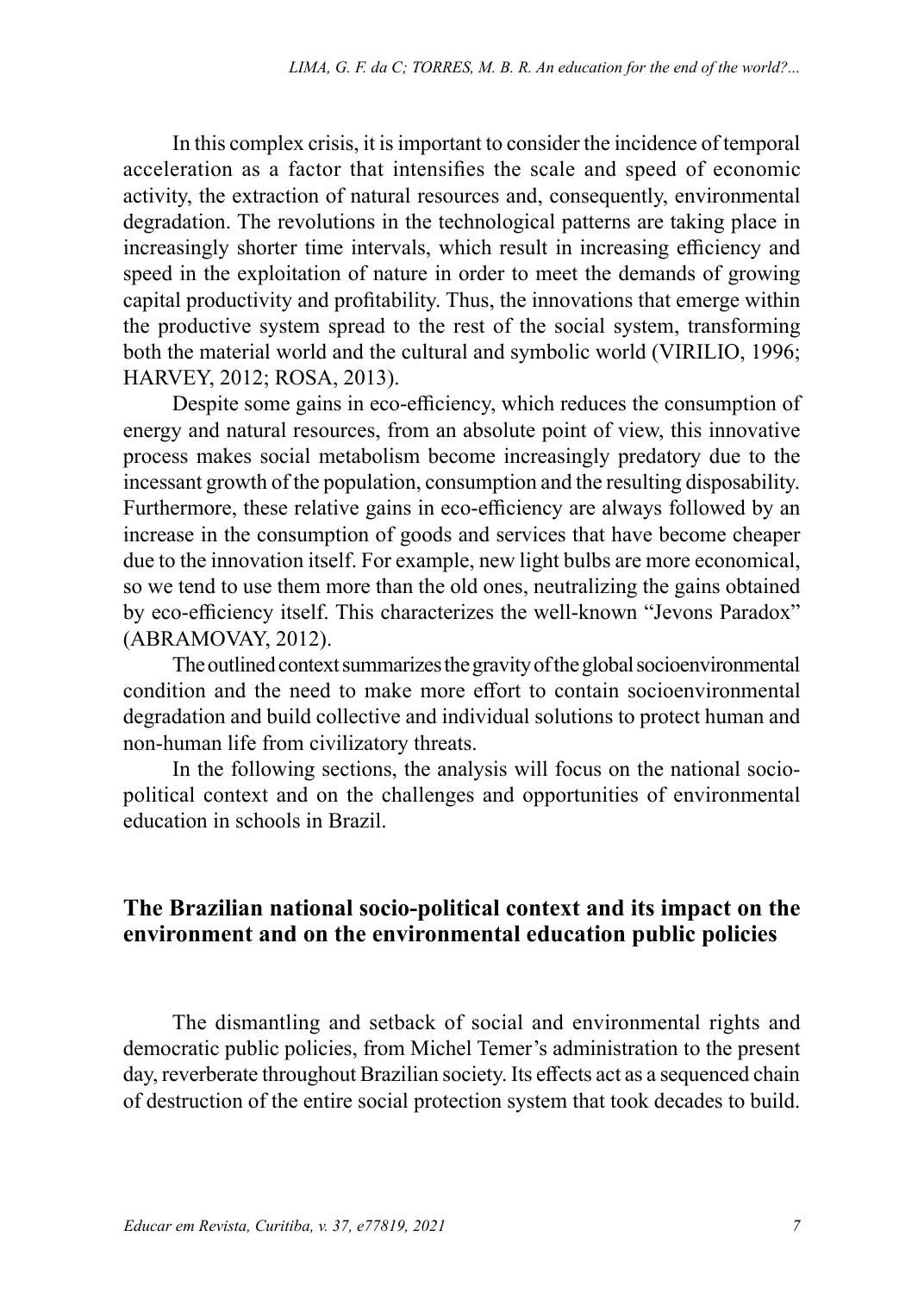The historical social inequality in Brazil persists because of a neoliberal development model that affects jobs, income, labor laws and compensatory social policies, while creating privileges for private capital (SANTOS) JUNIOR; DINIZ; SAULE JUNIOR, 2020). OXFAM's periodic reports on social inequality in Brazil demonstrate that the country remains one of the most unequal in the world and is a long way from fulfilling the rights affirmed in the 1988 Constitution (BRASIL, 1988). In summary, the 2017 data show that: the country's six largest fortunes together correspond to fifty percent of the poorest population; there are still about 16 million people living below the poverty line and the country bears the third worst Gini<sup>2</sup> index in Latin America and the Caribbean, just ahead of Colombia and Honduras. In a Human Development assessment of the United Nations Development Program-UNDP, which analyzes the situation of 140 countries worldwide, Brazil figures as the 10th most unequal country (MAIA, 2017).

The conservative wave underway in Brazil reveals the resurgence of the current neoliberal policy and its escalation with the election of Jair Messias Bolsonaro, in November 2018, consolidating the dismantling of the institutional, social and environmental structures built in the last four decades (FEARNSIDE, 2019).

In view of the above, nature management and conservation agencies, such as the Chico Mendes Institute for Biodiversity Conservation (ICMBio), the Brazilian Institute for the Environment and Renewable Natural Resources (IBAMA) and the Ministry of the Environment (MMA) are in a clear process of being depleted and emptying its role in management, inspection and control of the Brazilian environment. The weakening of public environmental management, in turn, aggravates socioenvironmental conflicts and injustices, namely those involving land and the use of natural resources by indigenous, quilombola, extractivist and riverine people (MELLO-THERY, 2019; CARVALHO, 2020).

The disengagement of the State, in this sense, has facilitated the appropriation of resources by the sectors of agribusiness, mining, extractivism and logging. This uncontrolled advance on natural resources resulted in the New Forest Code approved in 2012, and in the disasters in Mariana in 2015<sup>3</sup>, Barcarena in 2018, and Brumadinho in 2019. It also led to the irresponsible release of the registration of more than 500 new pesticides, in the uncontrolled

<sup>2</sup> The GINI index is an indicator of the income distribution of a population that ranges from 0 to 1, the more unequal the closer to 1.

<sup>3</sup> Although the current context refers to Temer's and Bolsonaro's administrations, where public environmental management has been aggravated, it should be noted that Dilma Roussef's administration also failed to predict and punish offenders in the case of Mariana-MG in 2015.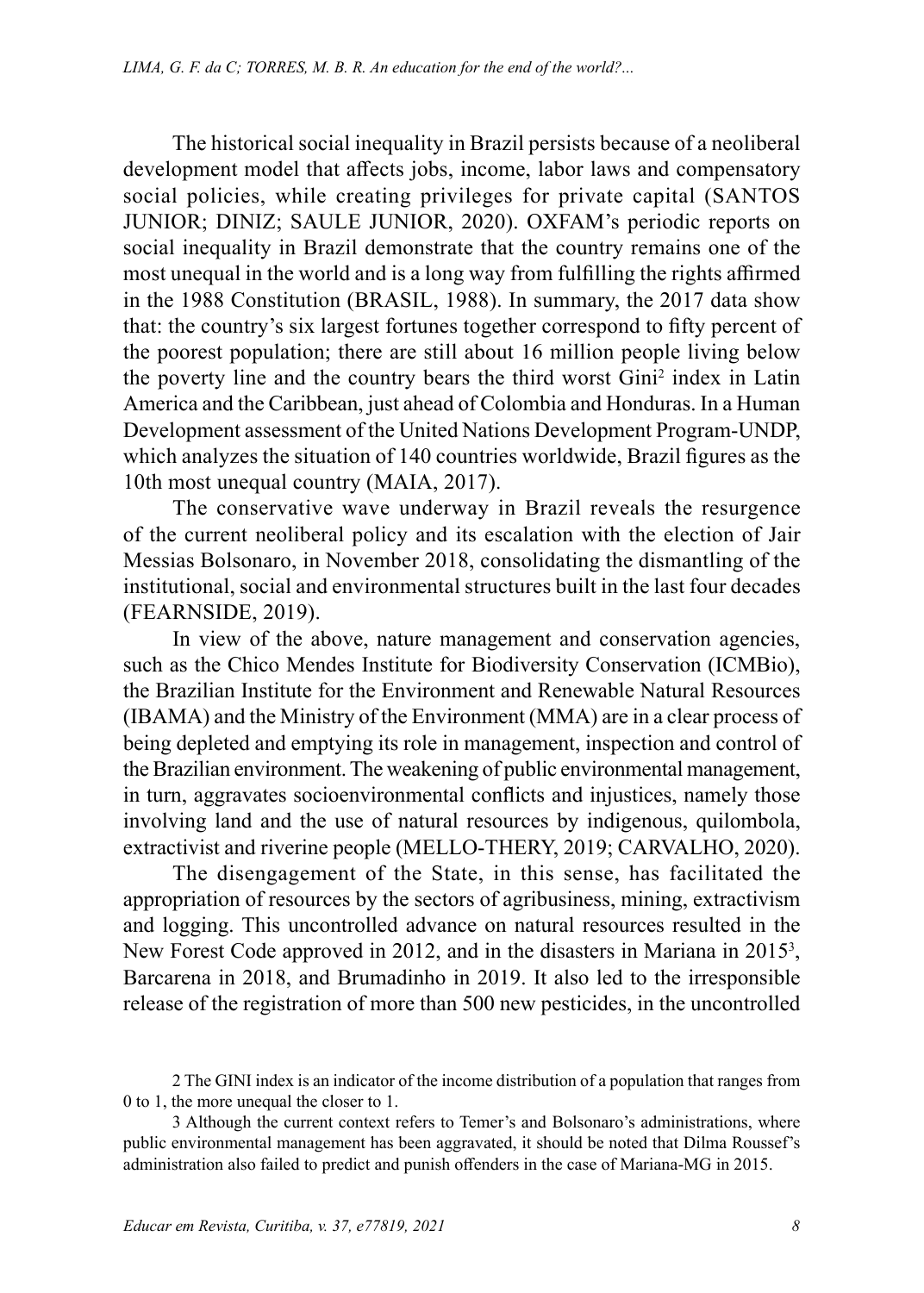increase in deforestation and in fires that have seriously degraded the Amazon, Savanna and Pantanal biomes (MELLO-THERY, 2019; LASCHEFSKI, 2020).

The dismantling of public and environmental policies also meant the stripping of education and environmental education policies.

The participatory effort of the public sector, legislators, organized sectors of civil society and the community of educators, managed to establish important chapters in the Constitution in 1988 (BRASIL, 1988). These were: the National Environmental Education Program - PRONEA in 1994 (BRASIL, 1994, 2005); the National Environmental Education Policy - PNEA in 1999 (BRASIL, 1999); the National Curriculum Parameters - PCNs in 1997 (BRASIL, 1997); the Governing Body of the PNEA formed by the Department of EE - DEA of MMA and by the General Coordination of Environmental Education - CGEA of the Ministry of Education (MEC) in 2002 (BRASIL, 2002), and the Curricular Guidelines of EE in 2012, closing a cycle of what seemed to be the consolidation of Environmental Education in Brazil (BRASIL 2012a, 2012b). However, after institutionalizing and consolidating environmental education policies, with the impeachment of President Dilma Rousseff in 2016, came the dismantling of the socioenvironmental agenda built at the federal level, with repercussions in the state and municipal spheres.

From the point of view of environmental education, a number of initiatives that directly and indirectly produced serious setbacks for the sector are worth mentioning. For example, the extinction of the Department of Environmental Education - DEA of MMA and of the General Coordination of Environmental Education – the CGEA of the MEC, which constituted the inter-ministerial governing body<sup>4</sup> of the 1999 National Environmental Education Policy – PNEA, since 2003. Along with the destruction of the institutional locus of the PNEA, a whole network of partnerships that PNEA had built with countless collective unions and civil society movements through the interaction of their governing body was also disorganized. With the extinction of its institutional base, EE also lost the funding to finance public sector policies. It should be noted that the signs of institutional marginalization of EE were already visible in the previous government of Michel Temer, with the almost complete exclusion of EE from the National Common Curricular Base - BNCC, approved in December 2017, for early childhood and elementary education and, in December 2018, for high school (OLIVEIRA, 2019; SILVA; LOUREIRO, 2020).

<sup>4</sup> The CGEA-MEC was linked to SECADI - Secretariat of Continuing Education, Literacy, Diversity and Inclusion, also extinguished by the new government.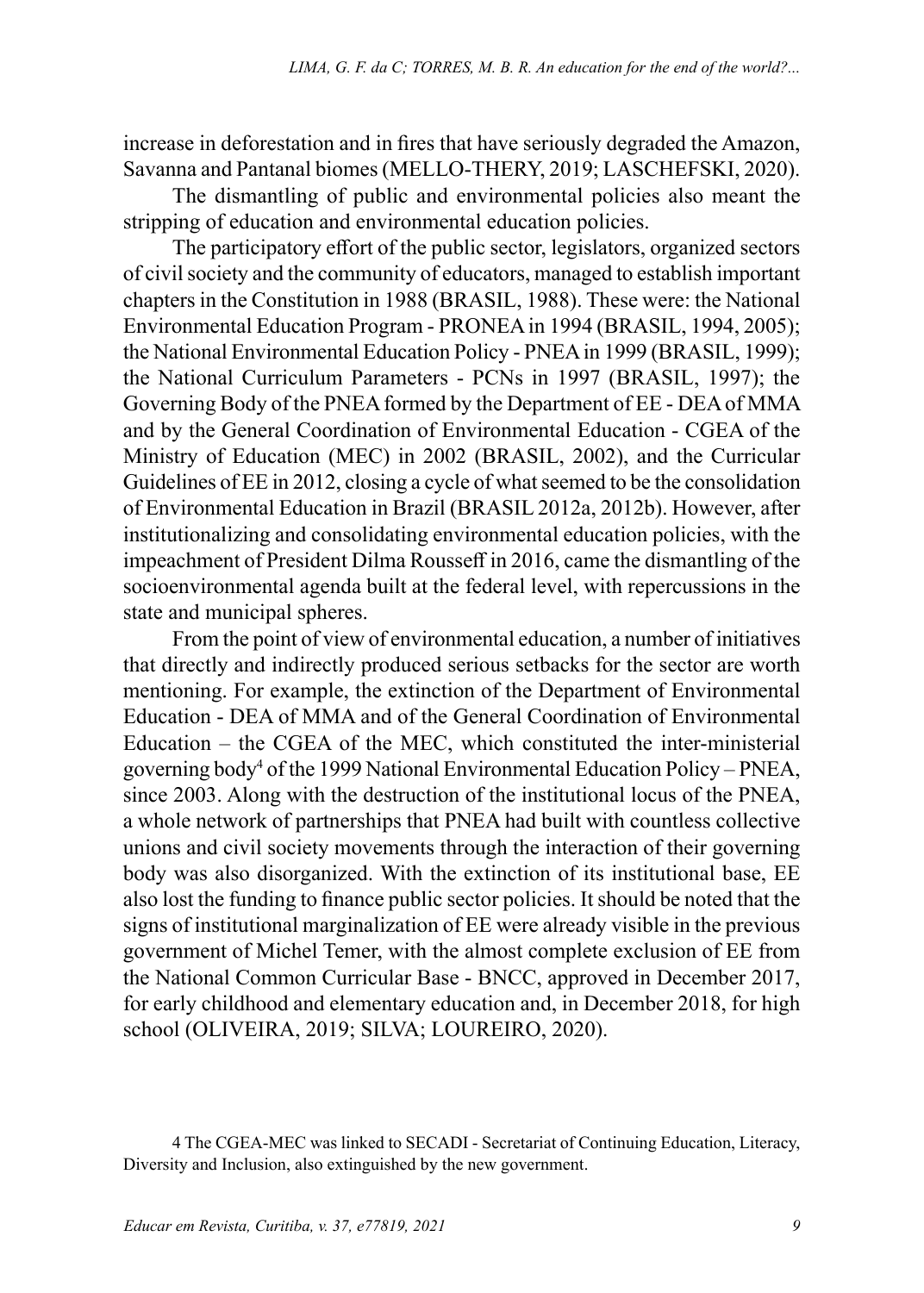### **Challenges and opportunities of EE in schools**

Carvalho and Muhle (2016) call attention to the loss of the countercultural (ROSZAK, 1972; CARVALHO, 2004) bias of EE that marked its identity in the 1960s/1970s. The revolutionary enthusiasm of the beginning seems to have dissipated in the monotony of a prescribed behavior, separated from the public sphere where policies are formulated and social rights and citizenship are upheld as laid out in the Constitution.

Over the last decades, the assessment and analyzes of EE in schools have been determined by limits, such as: curricular rigidity; precarious teacher training; the practice of an incipient interdisciplinarity; a content-focused and undebatable pedagogical practice<sup>5</sup>; a biological and behavioral approach to environmental problems; the scant incorporation of the political and ethical dimensions of the environmental phenomenon; the discontinuity of school projects and the distance from surrounding communities, local problems and socioenvironmental conflicts (TRAJBER; MENDONÇA, 2006; MACHADO, 2008; TORRES, 2013; TOZONI-REIS; CAMPOS, 2014; VIEGAS; NEIMAN, 2015; COSENZA ; MARTINS, 2018).

There are, for example, historical and cultural epistemological limits that demand a slower and more gradual transformation. The very Cartesian and dualistic nature of Western scientific knowledge and the disciplinarity and unidimensionality resulting from this matrix of knowledge emerge as persistent obstacles to the environmentalization of schools. These epistemological limits make it difficult to integrate the constituent elements of existential and environmental experiences, such as the ones between nature and culture, society and environment, human and natural sciences, reason and emotion, mind and body, male and female, objectivity and subjectivity, among other dichotomies. This cognitive disintegration also produces hierarchical and political judgments, with anthropocentric and Eurocentric conclusions, of superiority, power and domination, with clear losses to a complex understanding of the environment and its insertion in the school space.

Evidence has shown that the inclusion of environmental education in schools depends on a set of pedagogical and political decisions that are beyond the control of teachers and the schools themselves. There is, therefore, no way to

<sup>5</sup> Contentism expresses the tendency to approach the teaching-learning process as a mere transmission and memorization of information in which the student is a passive, uncritical and non-reflective being of the educational process.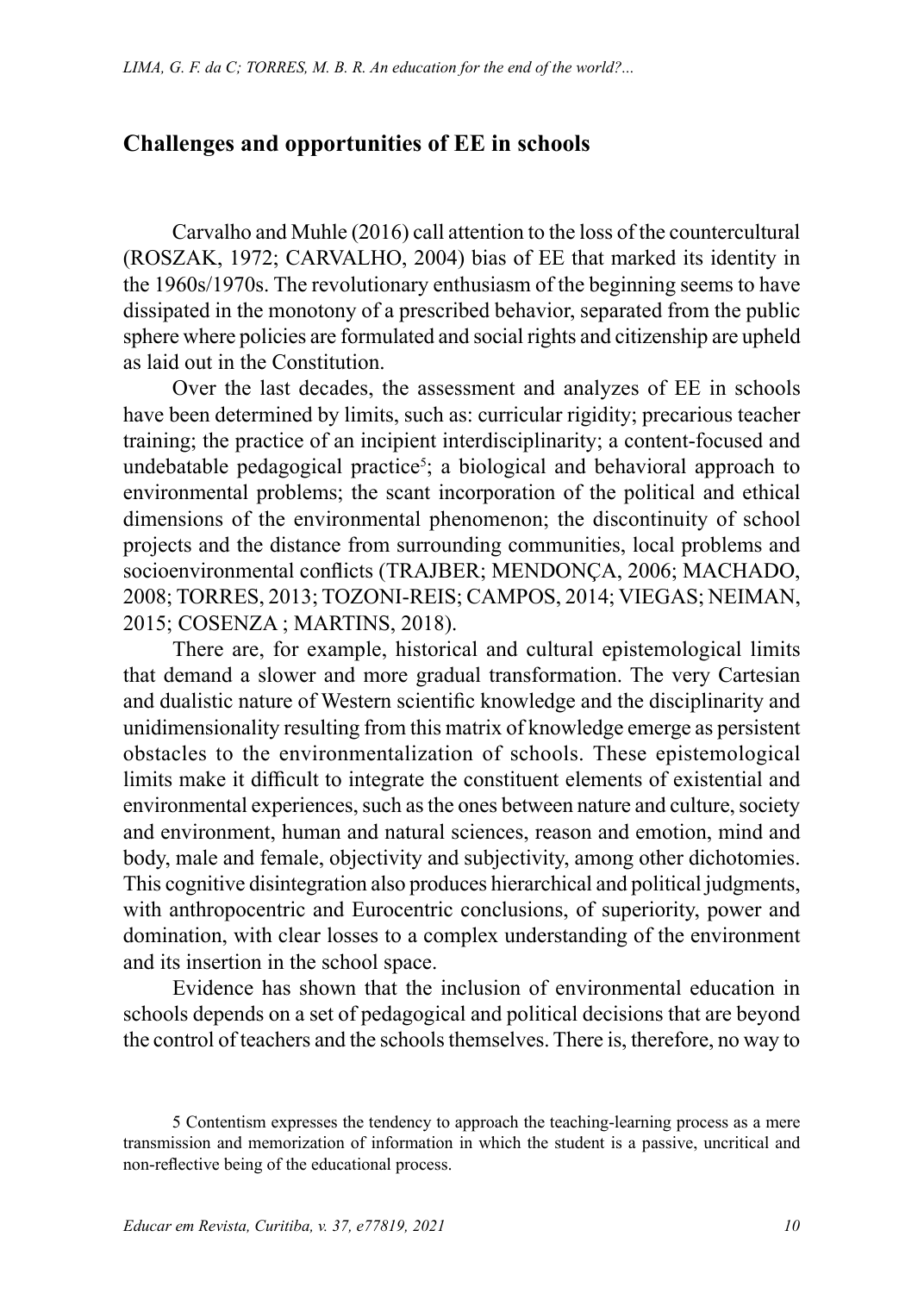understand this process just by making schools and teachers responsible for poor environmentalization, without considering the participation or not of sectoral public policies and agencies. It is well known that in Brazil, EE suffers from the same problems in the educational field, which are historical and chronic. Namely, the lack of political priority, budget restrictions, the devaluation and unreliability of teaching, the scarce opportunities for training and lack of encouragement for research. In other words, schools and environmental education lack human, pedagogical, financial, scientific, infrastructural and technical resources.

Faced with such limits, how is it possible to think about EE in schools given the serious socioenvironmental challenges experienced in contemporary society? What can be done with the available resources?

In the first place, it is necessary to internalize the socioenvironmental problems that mark our time and deal with them in their complexity, considering their historicity, their genesis and their multiple constituent dimensions. The climate crisis that needs attention, for example, is still a marginal topic on the school agenda, as are the themes of socioenvironmental inequality, conflicts and environmental justice, losses in biodiversity, traditional populations, the energy matrix and the new epidemiological risks that, together, are the result of the degradation promoted by the expansion of the capitalist economy. Naturally, this approach must respect the age and the psychopedagogical capacity of the students to understand the problems and assimilate them in a constructive way.

It is undeniable that without a place in the curriculum, the environmental issue has little chance of progressing satisfactorily in school environments. The dilemma between the curricular insertion and the transversal nature of EE is a historical impasse in the area that continues very much alive today, and, therefore, needs to be rethought and re-discussed. The guidelines of the PNEA, the National Curriculum Parameters - PCNs and the Curricular Guidelines of EE, affirmed the interdisciplinary and transversal insertion of EE in the curriculum and in the school. However, because the curriculum, school organization, official knowledge and teacher training obey a disciplinary logic, all that has been left for EE is a peripheral, secondary and discontinuous place in the school. In view of this impasse, it seems evident that in addition to the rediscussion of curricular insertion, there is a need for more effort in the continuing education of teachers, in the reorganization of school management, in the reform of the curriculum, in didactic transposition, in the workload of teachers and in the interaction between the community of teachers in the school (OLIVEIRA, 2007; LAMOSA; LOUREIRO, 2011; TOZONI-REIS; CAMPOS, 2014; CARVALHO, 2020).

Projects, on the other hand, are powerful educational instruments that make it possible to coordinate school and society with contemporary socioenvironmental problems. They enable research, interdisciplinarity and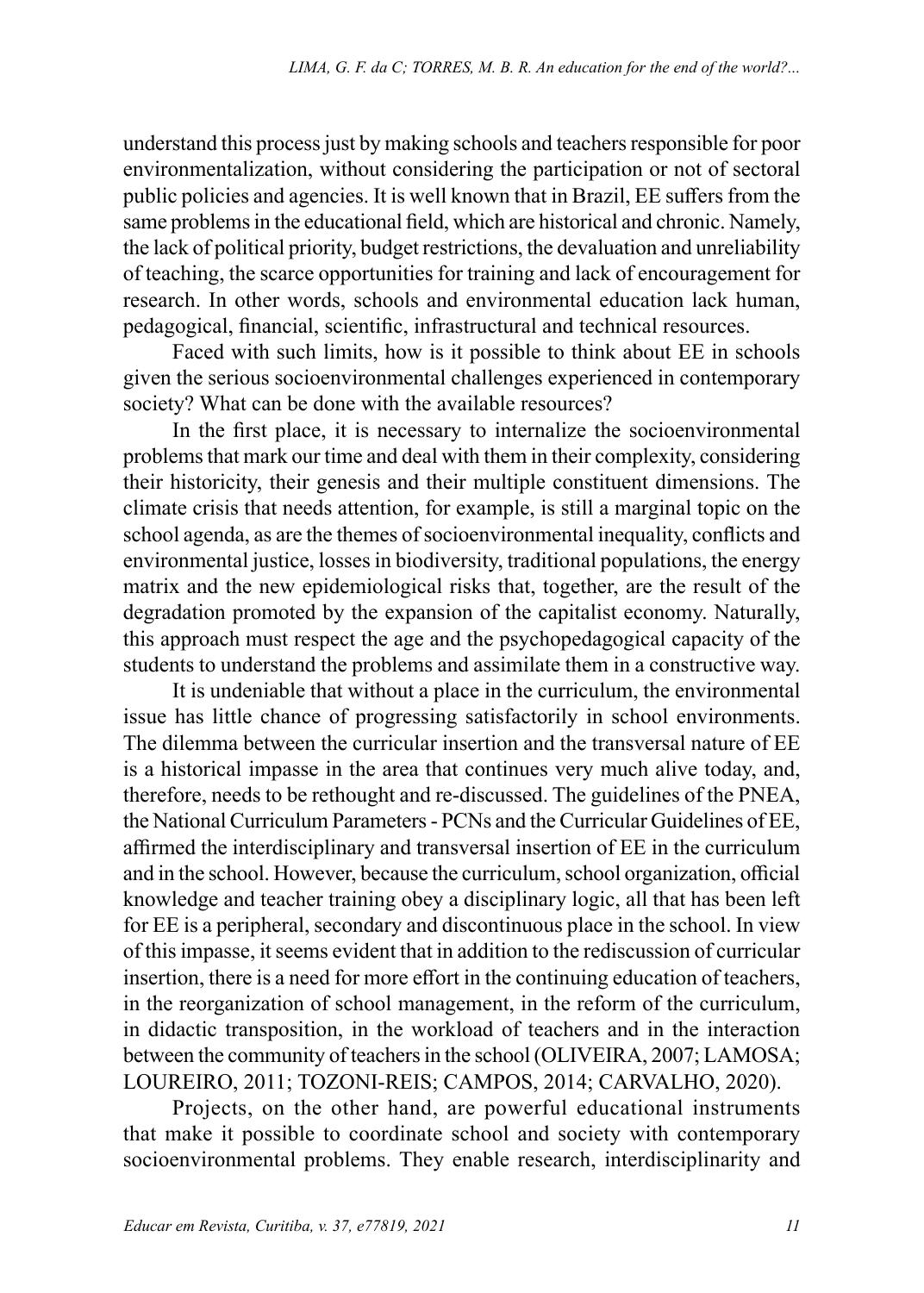critical thinking, the coordination between theory and practice, learning from experience, the collective construction of knowledge, contact with the community and with local problems. However, projects tend to lack continuity, planning time, support from school management, integration between teachers of different disciplines and basic infrastructure resources. It is also important to consider the partnerships that the school establishes to develop projects and the way the partnerships work. Of course, partnerships are generally welcome, but some of them pose problems. For example, projects that arrive ready at school often do not involve the participation of teachers and students and the topics chosen usually disregard the school's educational agenda. Some of these projects are products of partnerships with companies interested in promoting goods and services or cleaning up their environmental image, compromised by their own productive logic (MACHADO, 2008; LAMOSA; LOUREIRO, 2011). On the other hand, there are opportunities for very fertile partnerships with universities, NGOs, associations and social and environmental movements, traditional communities, government agencies involved in socioenvironmental issues and the surrounding communities. All of them provide relevant learning through meetings, mutual visits, courses, lectures, field days and politicalpedagogical alliances.

The issue of behaviorism remains very much alive in EE in schools and represents another important obstacle to the advancement of an emancipating EE. It is an obstacle because it shifts public environmental problems to the private sphere, attributing all the responsibility for these problems to individuals. In doing so, it depoliticizes the environmental debate and demobilizes the capacity for ecopolitical action from the teachers and students involved (LIMA, 2017; LAYRARGUES, 2020).

Education, as is well known, has no life of its own. It is a subsystem of society as a whole, conditioned by current values, rationality and social practices. In this context, it has the primary function of transmitting the culture and traditions established to socialize new generations. However, and above all, it also has the role of renewing that same culture when civilization and hegemonic practices threaten the conservation of life as a whole, causing oppression and injustice against the population or parts of it, and compromising the freedom and dignity of human and non-human beings. This seems to be the situation in which we find ourselves, i.e.: when scientific evidence reveals the harbingers of the collapse of the world and of society, as we know them. Thus, if education is a product of this world, it must be provoked to resist, reconstruct and to transition to another society capable of protecting life, solidarity and socioenvironmental justice. Therefore, environmental education for the end of the world must not allow passivity, social indoctrination and the social and pedagogical reproduction of the *status quo*.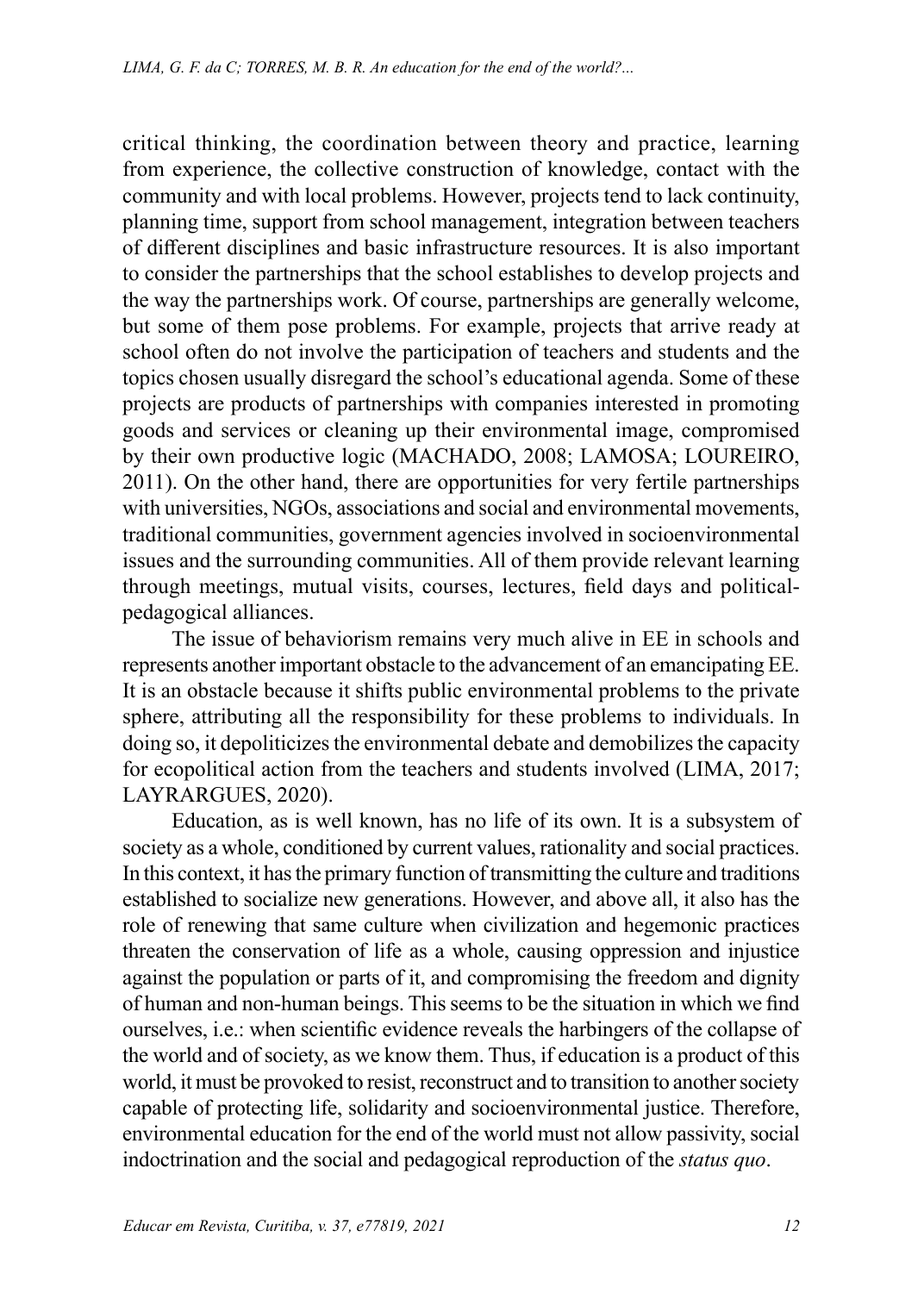The need for radical changes in our production and consumption patterns, lifestyles and cultural values is one of the most complex challenges in Environmental Education. For Charlot (2020, p. 13)

> it is not possible to think of an Environmental Education that deals with the future of the human species and the world, if the school continues to function as a place of competition, of permanent evaluation, threatening failure, all of which is more important than development.

Andrade and Sorrentino (2013), in turn, argue that an EE focused on the technical resolution of problems is limited to the verifiable dimension of the environmental issue, without advancing the matter in-depth nor the relationship of educators and students with the public sphere.

> Thus, although dealing with objective environmental issues (garbage, pollution, deforestation, etc.) is important in building societies whose ways of life are more sustainable than today, it is not enough. A clean and forested world does not necessarily mean a more just and democratic world. The ability of students to recognize and collect plastic in a schoolyard does not enable them to reflect on issues related to consumerism, health, or even solid waste policies. Finally, people who know the right color of the container to place a recyclable plastic packaging are, likewise, not more critical, participatory and aware of the reasons for their affections and the presence of their "I" in the world. It is necessary to go further (ANDRADE; SORRENTINO, 2013, p. 95, our translation).

There is no recipe that accounts for the complexity of EE in Brazil and worldwide in the present scenario. However, when what is at stake is the need for a new social organization due to the crises listed above, it is not a matter of building a "new normal" under the same conditions of socioenvironmental inequality, consumption and interpersonal relationships riddled with hatred and violence. There is a link between the individual, society and the environment, which is not resolved in the purely private sphere.

As one can see, EE in schools has several challenges to overcome and, at the same time, opportunities to develop. It is worth noting, however, that the peripheral condition that it has occupied in the school system does not reduce its social, pedagogical, cultural and political importance and without EE in schools, it will be much more difficult to build a sustainable society.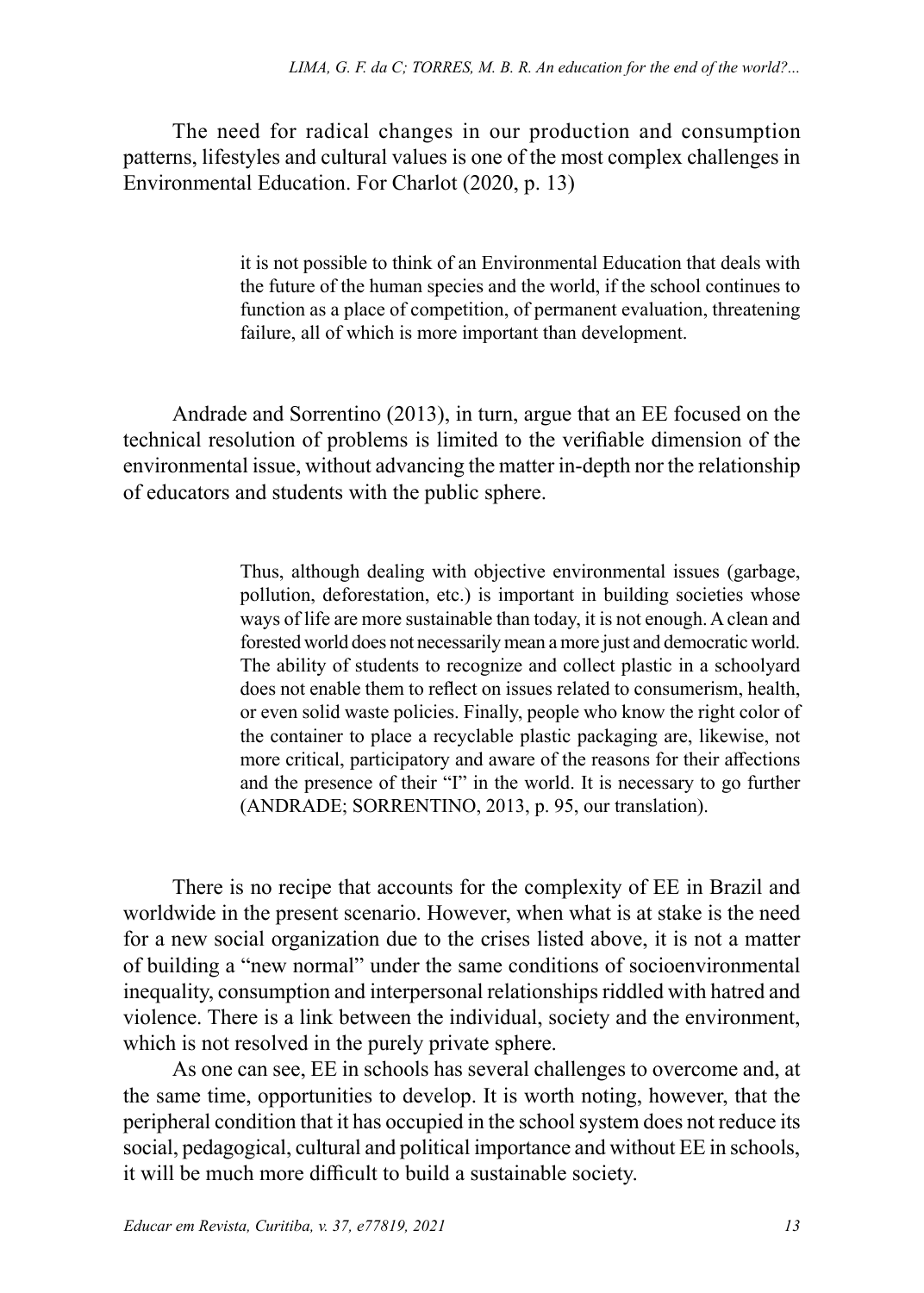### **Final considerations**

This article sought to reflect on the role of EE in schools context given the socioenvironmental, climatic and health crises that have marked the 20th and 21st centuries. A primary issue, that has persisted since the 1970s, due to the emergence of environmental issues in the world, is the need to adapt the educational system, in its thematic and pedagogical priorities, to the challenges and urgencies of the environmental crisis. Evidently, this is a highly complex challenge that cannot be reduced to recommending ecologically correct behavioral models and to practices of indoctrination or moral standards. In this context of plural crises, environmental education in schools must appoint a new pedagogical repertoire that goes well beyond that.

The discussion carried out during this study noted the importance of a pedagogy of autonomy and resistance, the internalization of local problems and socioenvironmental conflicts, the formulation of participatory methodologies and dialogue with the non-school community, without losing sight of the integration within the school community.

As we have seen, what is at stake is the survival of the species and the safekeeping of life in its broad sense. This implies a commitment to the present time and to future generations. One of the watchwords of several contemporary social movements has been "peace is not possible without social justice". Under this slogan, we could add environmental justice.

In this sense, the young activists of the "Fridays for the Future" movement, headed by Greta Thunberg, are right when they warn us that they have lost their dreams and their childhood in the name of a petty civilizing project whose priorities are only money and economic growth. They have a decisive contribution to the construction of an Environmental Education for the end of the world and a transition to a civilization where life is more important than the economy.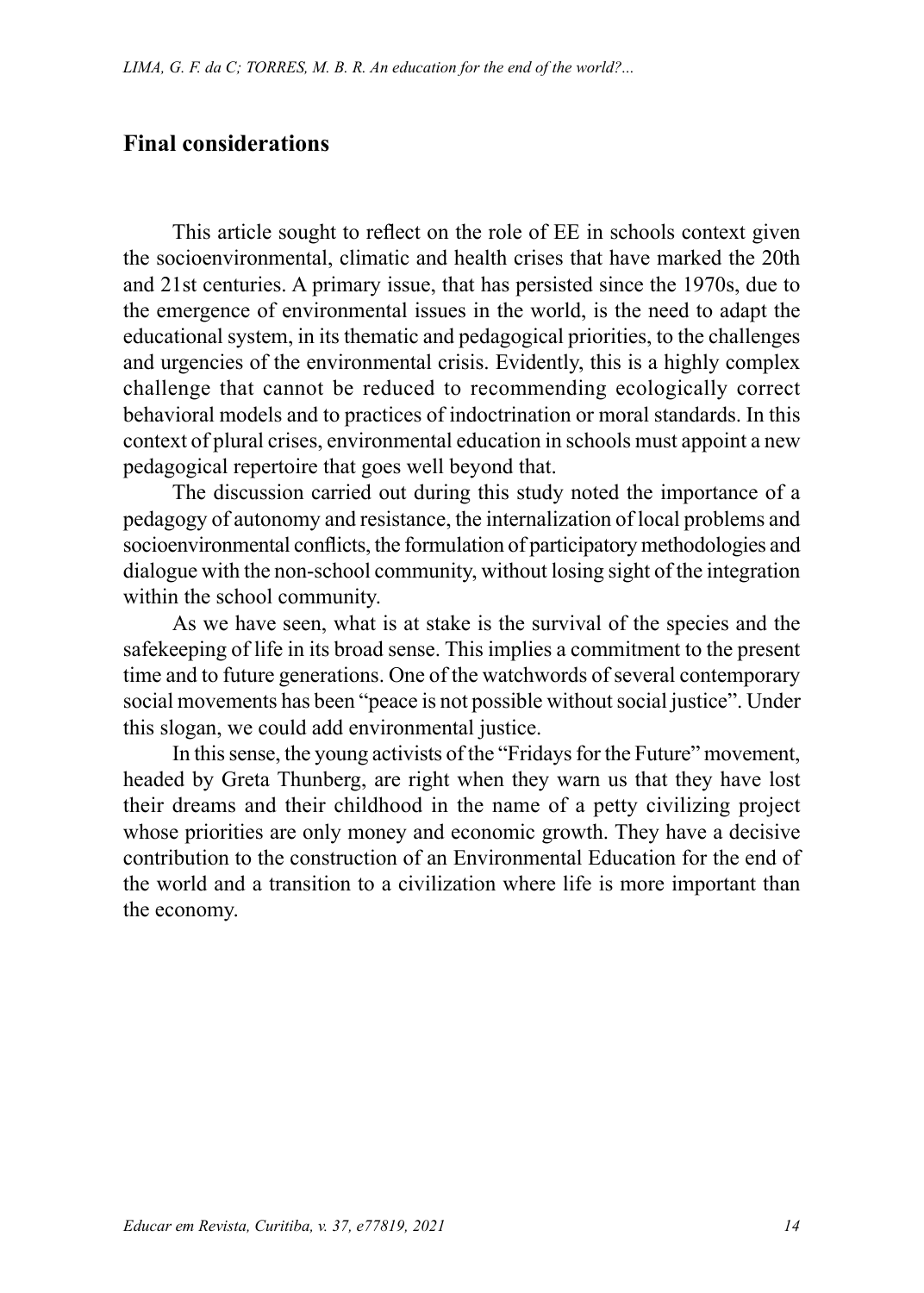## **REFERENCES**

ABRAMOVAY, Ricardo. Desigualdades e limites deveriam estar no centro da Rio+20. *Estudos Avançados*, São Paulo, v. 26, n. 74, p. 21-33, jan./abr. 2012. Available at: https:// www.scielo.br/j/ea/a/bnhxJtvChzGypNhYtGj4ZTf/?lang=pt. Access on: June 12, 2015.

ACSELRAD, Henry; MELLO, Cecília Campello Amaral; BEZERRA, Gustavo das Neves. *O que é justiça ambiental*. Rio de Janeiro: Garamond, 2009.

ANDRADE, Daniel Fonseca de; SORRENTINO, Marcos. Da Gestão Ambiental à Educação Ambiental: as dimensões subjetiva e intersubjetiva nas práticas de educação ambiental. *Pesquisa em Educação Ambiental*, São Paulo, v. 8, n. 1, p. 88-98, 2013. Available at: https://www.revistas.usp.br/pea/article/view/128660. Access on: Nov. 3, 2020.

BAUMAN, Zygmunt. *Modernidade líquida*. Rio de Janeiro: Zahar, 2003.

BECK, Ulrich. *Risk Society*: Towards a New Modernity. London; New York: Sage, 1992.

BECK, Ulrich. *A metamorfose do mundo*: novos conceitos para uma nova realidade. Rio de Janeiro: Zahar, 2018.

BRASIL. [Constituição (1988)]. *Constituição da República Federativa do Brasil de 1988.* Brasília, DF: Presidência da República, [2020]. Available at: [http://www.planalto.](http://www.planalto.gov.br/ccivil_03/constituicao/constituicao.htm) [gov.br/ccivil\\_03/constituicao/constituicao.htm.](http://www.planalto.gov.br/ccivil_03/constituicao/constituicao.htm) Access on: Oct. 5, 2020.

BRASIL. Ministério da Educação. Secretaria de Educação Fundamental. Parâmetros curriculares nacionais: introdução aos parâmetros curriculares nacionais / Secretaria de Educação Fundamental. Brasília, DF: MEC: SEF, 1997. Available at: http://portal.mec. gov.br/seb/arquivos/pdf/livro01.pdf. Access on: Mar. 17, 2019.

BRASIL. Presidência da República. *Lei nº 9.795, de 27 de abril de 1999*. Dispõe sobre a educação ambiental, institui a Política Nacional de Educação Ambiental (Pnea) e dá outras providências. Brasília, DF: Presidência da República, 27 abr. 1999. Available at: http://www.planalto.gov.br/ccivil 03/leis/l9795.htm. Access on: Mar. 17, 2019.

BRASIL. Presidência da República. *Decreto nº 4281, de 25 de junho de 2002*. Regulamenta a Lei nº 9.795, de 27 de abril de 1999, que institui a Política Nacional de Educação Ambiental, e dá outras providências. Brasília, DF: Presidência da República, 2002. Available at: http://www.planalto.gov.br/ccivil\_03/decreto/2002/d4281.htm. Access on: Mar. 17, 2019.

BRASIL. Ministério da Educação. Programa nacional de educação ambiental - ProNEA / Ministério do Meio Ambiente, Diretoria de Educação Ambiental; Ministério da Educação. Coordenação Geral de Educação Ambiental. 3. ed. Brasília, DF: Ministério do Meio Ambiente, 2005. Available at: [http://portal.mec.gov.br/secad/arquivos/pdf/](http://portal.mec.gov.br/secad/arquivos/pdf/educacaoambiental/pronea3.pdf) [educacaoambiental/pronea3.pdf](http://portal.mec.gov.br/secad/arquivos/pdf/educacaoambiental/pronea3.pdf). Access on: Mar. 17, 2019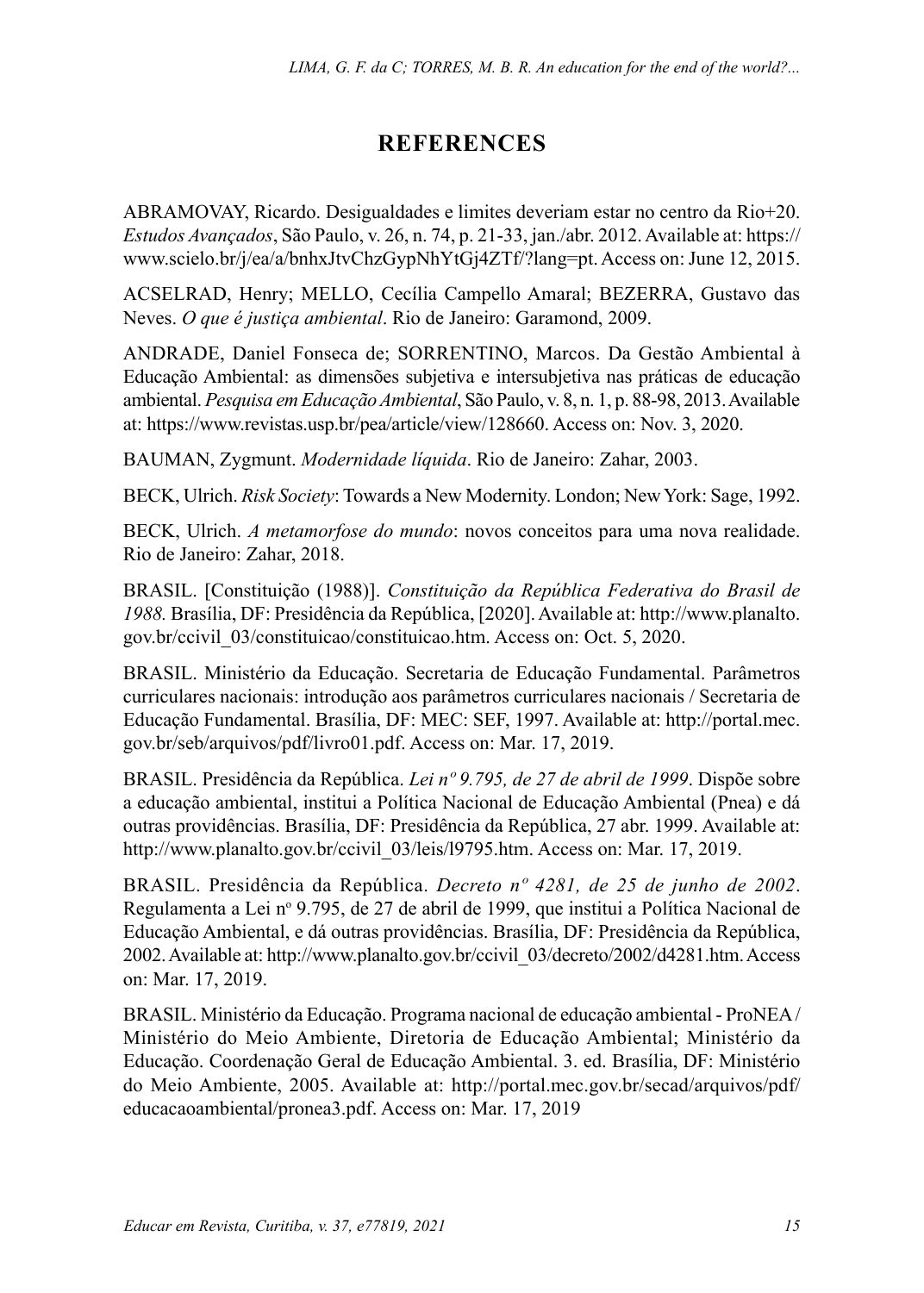BRASIL. Ministério da Educação. Conselho Nacional de Educação. *Parecer CNE/ CP nº 14, de 6 de junho de 2012*. Institui as Diretrizes Curriculares para a Educação Ambiental. Brasília, DF: MEC, 2012a. Available at: [http://portal.mec.gov.br/index.](http://portal.mec.gov.br/index.php?option=com_docman&view=download&alias=10955-pcp014-12&Itemid=30192) [php?option=com\\_docman&view=download&alias=10955-pcp014-12&Itemid=30192](http://portal.mec.gov.br/index.php?option=com_docman&view=download&alias=10955-pcp014-12&Itemid=30192). Access on: Sept. 21, 2020.

BRASIL. Ministério da Educação. Conselho Nacional de Educação. *Resolução CNE/ CP nº 2, de 15 de junho de 2012*. Estabelece as Diretrizes Curriculares Nacionais para a Educação Ambiental. Brasília, DF: MEC, 2012b. Available at: [http://portal.mec.gov.](http://portal.mec.gov.br/dmdocuments/rcp002_12.pdf) [br/dmdocuments/rcp002\\_12.pdf](http://portal.mec.gov.br/dmdocuments/rcp002_12.pdf). Access on: Nov. 3, 2020.

CARIDE, José Antonio; MEIRA CARTEA, Pablo Ángel. La educación ambiental en los límites, o la necesidad cívica y pedagógica de respuestas a una civilización que colapsa. *Revista Interuniversitaria*, Salamanca, n. 36, p. 21-34, 2020. Available at: [https://dialnet.](https://dialnet.unirioja.es/servlet/articulo?codigo=7607759) [unirioja.es/servlet/articulo?codigo=7607759.](https://dialnet.unirioja.es/servlet/articulo?codigo=7607759) Access on: Sept. 2, 2020.

CARVALHO, Isabel Cristina de Moura. *Educação Ambiental*: a formação do sujeito ecológico. São Paulo: Cortez, 2004.

CARVALHO, Isabel Cristina de Moura; MUHLE, Rita Paradera. Intenção e atenção nos processos de aprendizagem: por uma educação ambiental "fora da caixa". *Ambiente & Educação*, Rio Grande, v. 21, n. 1, p. 26-40, 2016. Available at: [https://periodicos.furg.](https://periodicos.furg.br/ambeduc/article/view/6090) [br/ambeduc/article/view/6090.](https://periodicos.furg.br/ambeduc/article/view/6090) Access on: July 30, 2020.

CARVALHO, Isabel Cristina de Moura. A pesquisa em educação ambiental: perspectivas e enfrentamentos. *Pesquisa em Educação Ambiental*, São Paulo, v. 15, n. 1, p. 39-50, 2020. Available at: https://www.periodicos.rc.biblioteca.unesp.br/index.php/pesquisa/ article/view/15126. Access on: Sept. 14, 2020.

CHARLOT, Bernard. A educação ambiental na sociedade contemporânea: bricolagem pedagógica ou projeto antropológico? *Pesquisa em Educação Ambiental*, São Paulo, v. 15, n. 1, p. 10-19, 2020. Available at:<https://doi.org/10.18675/2177-580X.2020-15124>. Access on: Sept. 14, 2020.

CONTINI, Carlo *et al*. The novel zoonotic COVID-19 pandemic: an expected global health concern. *The journal of infection in developing countries*, Sassari, ITA, v. 3, n. 14, p. 254-264, 2020. Disponível em: [https://www.jidc.org/index.php/journal/article/](https://www.jidc.org/index.php/journal/article/view/12671) [view/12671](https://www.jidc.org/index.php/journal/article/view/12671). Access on: Oct. 15, 2020.

COSENZA, Angélica; MARTINS, Isabel. Environmental education for environmental justice in the school context: teachers, discourses and practices. *Pesquisa em Educação Ambiental*, São Paulo, v. 13, p. 115-127, 2018. Available at: https://www.periodicos. rc.biblioteca.unesp.br/index.php/pesquisa/article/view/12462. Access on: Sept. 1, 2020.

CRUTZEN, Paul Josef. Geology of mankind: the Anthropocene. *Nature*, London, v. 415, p. 23, 2002. Available at: [https://www.nature.com/articles/415023a.](https://www.nature.com/articles/415023a) Access on: Nov. 6, 2005.

DIAMOND, Jared. *Collapse*: how societies choose to fail or succeed. New York, USA: Viking Penguin, 2005.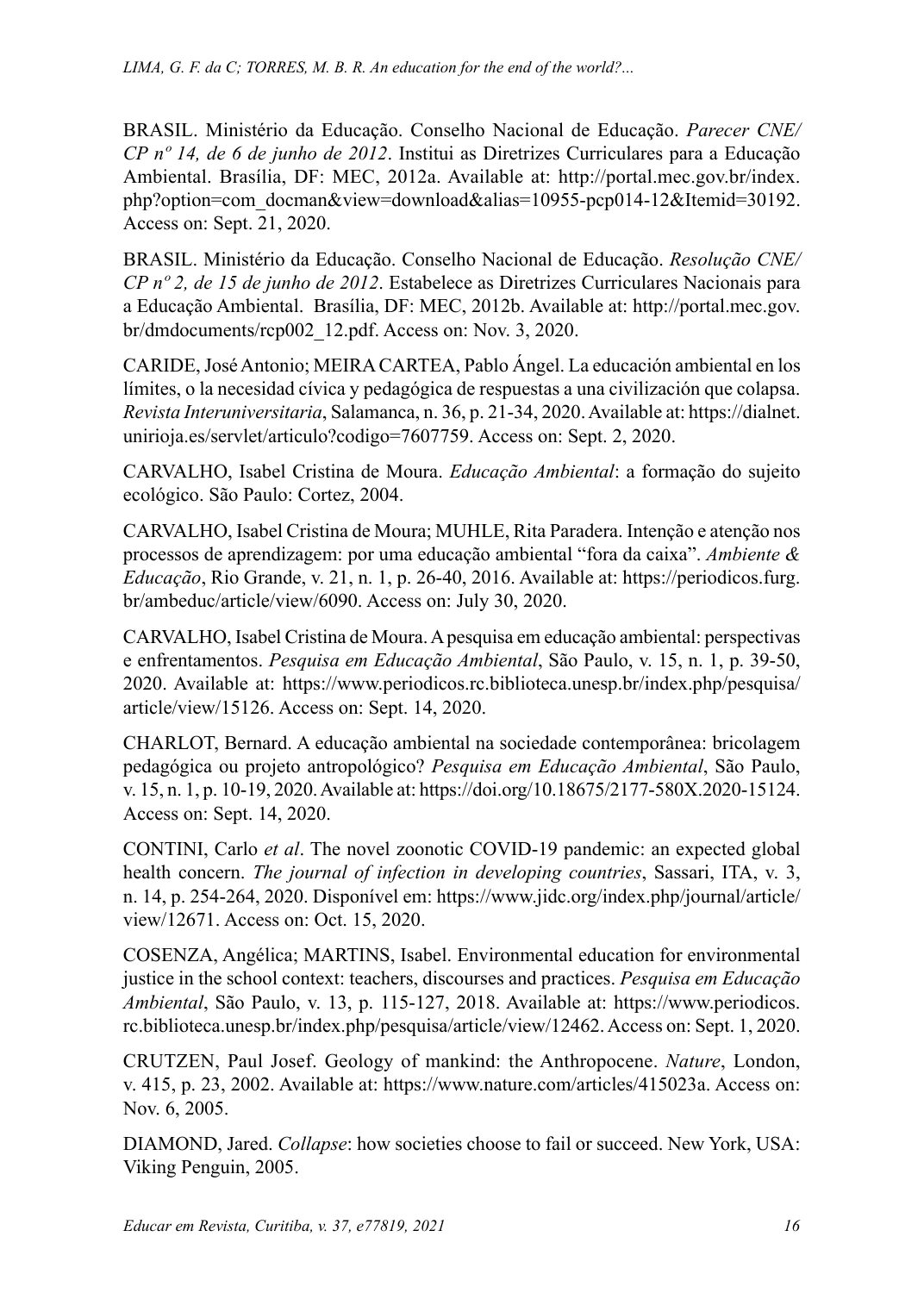DISCURSO na íntegra de Greta Thunberg nas Nações Unidas. [*S.l*.: *s.n*.], 23 set. 2019. 1 vídeo (5 min). Publicado pelo canal Onu News. Available at: https://www.youtube. com/watch?v=mbnRv81s\_9Q. Access on: Mar. 5, 2020.

FAO. *World Livestock 2013*: Changing disease landscapes. Rome, 2013. Available at: <http://www.fao.org/3/i3440e/i3440e.pdf>. Access on: May 28, 2020.

FEARNSIDE, Philip Martin. Retrocessos sob o Presidente Bolsonaro: Um Desafio à Sustentabilidade na Amazônia. *Sustentabilidade International Science Journal*, Manaus, v. 1, n.1, p. 38-52, abr./jun. 2019. Available at: [https://repositorio.inpa.gov.br/](https://repositorio.inpa.gov.br/handle/1/23116) [handle/1/23116](https://repositorio.inpa.gov.br/handle/1/23116). Access on: Oct. 20, 2020.

GAUDIANO, Édgar González; MEIRA CARTEA, Pablo. Educación, comunicación y cambio climático: Resistencias para la acción social responsable. *Trayectorias*, San Nicolás de los Garza, v. 11, n. 29, jul./dic, 2009. Available at: https://dialnet.unirioja.es/ servlet/articulo?codigo=3214151. Access on: Sept. 7, 2020.

GUIVANT, Julia Silvia. O legado de Ulrich Beck. *Ambiente & Sociedade*, São Paulo, v. XIX, n. 1, p. 229-240, jan./mar. 2016. Available at: [https://www.scielo.br/j/asoc/a/VMk](https://www.scielo.br/j/asoc/a/VMkgyWKytMgnvbF8dchY9sQ/?lang=pt) [gyWKytMgnvbF8dchY9sQ/?lang=pt](https://www.scielo.br/j/asoc/a/VMkgyWKytMgnvbF8dchY9sQ/?lang=pt). Access on: Sept. 3, 2019.

HARVEY, David*. O neoliberalismo*: história e implicações. São Paulo: Loyola, 2008.

HARVEY, David. *Condição pós-moderna*: uma pesquisa sobre as origens da mudança cultural. São Paulo: Loyola, 2012.

IPCC (Intergovernmental Panel on Climate Change). *Global warming of 1.5 °C*. Summary for Policymakers. Genebra: IPCC, 2018. Available at:<http://www.ipcc.ch/report/sr15/>. Access on: Sept. 23, 2019.

JACOBI, Pedro Roberto *et al*. Mudanças climáticas globais: a resposta da educação. *Revista Brasileira de Educação*, Rio de Janeiro, v. 16, n. 46, jan./abr. 2011. Available at: <https://www.scielo.br/j/rbedu/a/NpT7tTmr66dmNprkstjvspG/abstract/?lang=pt.>Access on: June 19, 2012.

JOHNS HOPKINS. Coronavirus Resource Center. *Covid-19 Dashboard by the Center for Systems Science and Engineering (CSSE)*. Baltimore, USA, 2020. Available at: [https://](https://coronavirus.jhu.edu/map.html) [coronavirus.jhu.edu/map.html.](https://coronavirus.jhu.edu/map.html) Access on: Oct. 29, 2020.

KRENAK, Ailton. *Ideias para adiar o fim do mundo*. São Paulo: Companhia das Letras, 2019.

LASCHEFSKI, Klemens Augustinus. Rompimento de barragens em Mariana e Brumadinho (MG): Desastres como meio de acumulação por despossessão. *Ambientes*, Francisco Beltrão, v. 2, n. 1, p. 98-143, 2020. Available at: [http://e-revista.unioeste.br/](http://e-revista.unioeste.br/index.php/ambientes/article/view/23299) [index.php/ambientes/article/view/23299](http://e-revista.unioeste.br/index.php/ambientes/article/view/23299). Access on: Oct. 29, 2020.

LAYRARGUES, Philippe Pomier. Subserviência ao capital: educação ambiental sob o signo do antiecologismo. *Pesquisa em Educação Ambiental*, São Paulo, v. 13, n. 1, p. 28-47, 2018. Available at: <https://doi.org/10.18675/2177-580X.vol13.n1.p28-47>. Access on: Sept. 7, 2020.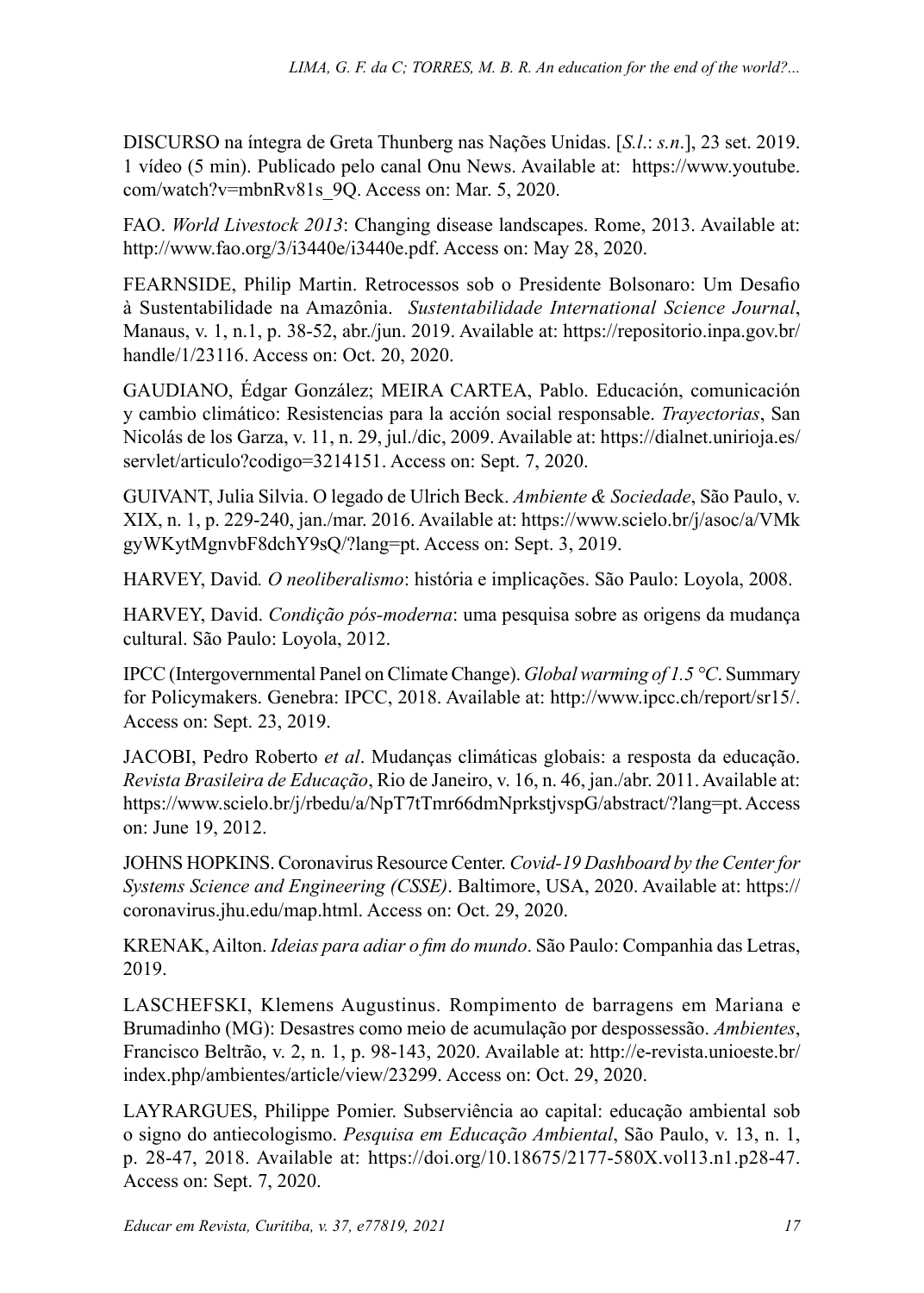LAYRARGUES. Manifesto por uma Educação Ambiental indisciplinada. *Ensino, Saúde e Ambiente*, Rio de Janeiro, Número Especial, p. 44-88, jun. 2020. Available at: [https://](https://periodicos.uff.br/ensinosaudeambiente/issue/view/2169) [periodicos.uff.br/ensinosaudeambiente/issue/view/2169.](https://periodicos.uff.br/ensinosaudeambiente/issue/view/2169) Access on: Oct. 5, 2020.

LAYRARGUES, Philippe Pomier; LIMA, Gustavo Ferreira da Costa. As macrotendências político-pedagógicas da educação ambiental brasileira. *Ambiente & Sociedade*, São Paulo, v. XVII, n. 1, p. 23-40, 2014. Available at: [https://www.scielo.br/j/asoc/a/8FP6nynhjdZ](https://www.scielo.br/j/asoc/a/8FP6nynhjdZ4hYdqVFdYRtx/?format=pdf&lang=pt) [4hYdqVFdYRtx/?format=pdf&lang=pt.](https://www.scielo.br/j/asoc/a/8FP6nynhjdZ4hYdqVFdYRtx/?format=pdf&lang=pt) Access on: Dec. 10, 2015.

LAMOSA, Rodrigo de Azevedo Cruz; LOUREIRO, Carlos Frederico Bernardo. A educação ambiental e as políticas educacionais: um estudo nas escolas públicas de Teresópolis-RJ. *Educação e Pesquisa*, São Paulo, v. 37, n. 2, p. 279-292, mai./ ago. 2011. Available at: [https://www.scielo.br/j/ep/a/Sx9Pnk4HPSP6TJt94V3Qc3m/](https://www.scielo.br/j/ep/a/Sx9Pnk4HPSP6TJt94V3Qc3m/abstract/?lang=pt) [abstract/?lang=pt.](https://www.scielo.br/j/ep/a/Sx9Pnk4HPSP6TJt94V3Qc3m/abstract/?lang=pt) Access on: Oct. 12, 2020.

LATOUR, Bruno. *Onde Aterrar*. Rio de Janeiro: Bazar do Tempo, 2020.

LIMA, Gustavo Ferreira da Costa. A crise climática, a onda conservadora e a educação ambiental: desafios e alternativas aos novos contextos. *Revista Eletrônica do Mestrado em Educação Ambiental*, Rio Grande, Edição especial, XVI Encontro Paranaense de Educação Ambiental, p. 40-54, set. 2017. Available at: [https://periodicos.furg.br/remea/](https://periodicos.furg.br/remea/article/view/7141) [article/view/7141.](https://periodicos.furg.br/remea/article/view/7141) Access on: Oct. 25, 2017.

LIPIETZ, Alain. A ecologia política: solução para a crise da instância política? *In*: ALIMONDA, Hector (ed.). *Ecologia política*. Buenos Aires: CLACSO, 2002. p. 15-26.

MACHADO, Júlia Teixeira. Um estudo diagnóstico da Educação Ambiental nas Escolas do Ensino Fundamental do Município de Piracicaba/SP. *In*: ENCONTRO NACIONAL DA ASSOCIAÇÃO NACIONAL DE PÓS-GRADUAÇÃO E PESQUISA EM AMBIENTE E SOCIEDADE, 4., 2008, São Paulo. *Anais* [...]. São Paulo: ANPPAS, 2008.

MAIA, Katia (coord.). *A distância que nos une*: um retrato das desigualdades brasileiras. São Paulo: Oxfam, 2017.

MELLO-THERY, Neli Aparecida de. Perspectivas ambientais 2019: retrocessos na política governamental. *Confins*, Paris, n. 501, p. 1-14, 2019. Available at: https://doi. org/10.4000/confins.21182. Access on: May 22, 2020.

MOORE, Jason W. (ed.). *Anthropocene or Capitalocene?* Nature, History, and the Crisis of Capitalism. Oakland, USA: PM Press, 2016.

[OLIVEIRA, Caroline. Especialistas em educação ambiental protocolam manifesto](http://www.justificando.com/2019/01/14/especialistas-em-educacao-ambiental-protocolam-manifesto-contra-medidas-de-bolsonaro/)  [contra medidas de Bolsonaro](http://www.justificando.com/2019/01/14/especialistas-em-educacao-ambiental-protocolam-manifesto-contra-medidas-de-bolsonaro/). *Justificando.* São Paulo, 14 jan. 2019. Available at: [http://](http://www.justificando.com/2019/01/14/especialistas-em-educacao-ambiental-protocolam-manifesto-contra-medidas-de-bolsonaro/) [www.justificando.com/2019/01/14/especialistas-em-educacao-ambiental-protocolam](http://www.justificando.com/2019/01/14/especialistas-em-educacao-ambiental-protocolam-manifesto-contra-medidas-de-bolsonaro/)[manifesto-contra-medidas-de-bolsonaro/](http://www.justificando.com/2019/01/14/especialistas-em-educacao-ambiental-protocolam-manifesto-contra-medidas-de-bolsonaro/). Access on: Sept. 21, 2020.

OLIVEIRA, Haydée Torres de. Educação ambiental – ser ou não ser uma disciplina: essa é a principal questão?! *In:* TRAJBER, Rachel; MELLO, Soraia Silva de. *Vamos cuidar do Brasil*: conceitos e práticas em educação ambiental na escola. Brasília: MEC/ MMA: Unesco, 2007. p. 103-112.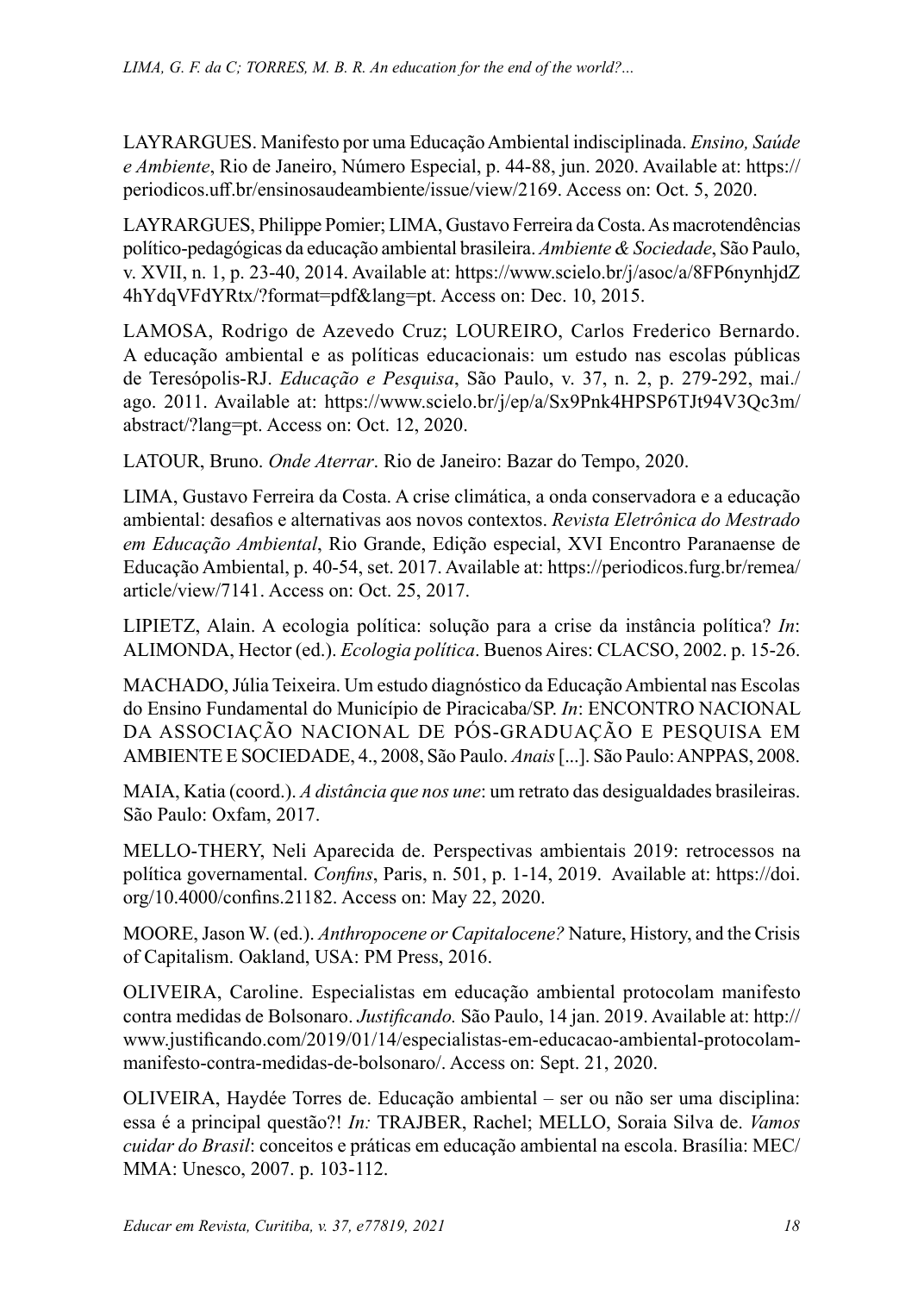ROCKSTRÖM, Johan *et al*. Planetary boundaries: exploring the safe operating space for humanity. *Ecology and Society*, Wolfville, CAN, v. 14, n. 2, p. 32, 2009. Available at: [https://www.ecologyandsociety.org/vol14/iss2/art32/.](https://www.ecologyandsociety.org/vol14/iss2/art32/) Access on: June 8, 2010.

RODRIGUES, Arlete Moysés. A utopia da sociedade sustentável. *Ambiente e Sociedade*, Campinas, ano I, n. 2, p. 133-138, 1998.

ROSA, Harmut. *Social acceleration*: a new theory of modernity. New York: Columbia University Press, 2013.

ROSZAK, Theodore. *A contracultura*: reflexões sobre a sociedade tecnocrática e a oposição juvenil. 2. ed. Petrópolis, RJ: Vozes, 1972.

SANDEL, Michael. *The Tyranny of Merit*: What's Become of the Common Good? New York: Farrar, Straus e Giroux, 2020.

SANTOS, Ivone Neiva; AZEVEDO, José. Compressão do espaço-tempo e hiperlocalização: os novos flâneurs. *Comunicação e Sociedade*, Braga, v. 35, p. 239-257, 2019. Available at: [https://journals.openedition.org/cs/811.](https://journals.openedition.org/cs/811) Access on: Nov. 6, 2020.

SANTOS JUNIOR, Orlando Alves; DINIZ, Tania Maria Ramos de Godoi; SAULE JUNIOR, Nelson (org.). *Dossiê do desmonte da política urbana federal nos governos Temer e Bolsonaro e seus impactos sobre as cidades:* violações de direitos humanos e os riscos de construção de cidades intolerantes, excludentes, injustas e antidemocráticas. Rio de Janeiro: IPPUR, UFRJ, 2020.

SCHWARCZ, Lilian. 100 dias que mudaram o mundo. *Universa Uol,* São Paulo, 2020. Available at: [https://www.uol.com.br/universa/reportagens-especiais/coronavirus-100](https://www.uol.com.br/universa/reportagens-especiais/coronavirus-100-dias-que-mudaram-o-mundo/index.htm#tematico-6) [dias-que-mudaram-o-mundo/index.htm#tematico-6](https://www.uol.com.br/universa/reportagens-especiais/coronavirus-100-dias-que-mudaram-o-mundo/index.htm#tematico-6). Access on: Oct. 5, 2020.

SILVA, Silvana do Nascimento; LOUREIRO, Carlos Frederico Bernardo. As vozes de professores-pesquisadores do campo da educação ambiental sobre a Base Nacional Comum Curricular (BNCC): Educação Infantil ao Ensino Fundamental. *Ciência & Educação*, Bauru, v. 26, p. 1-15, 2020. Available at: [https://www.scielo.br/j/ciedu/a/pn](https://www.scielo.br/j/ciedu/a/pnkHjbvq7Q65L6Y6HJZQsgg/?lang=pt) [kHjbvq7Q65L6Y6HJZQsgg/?lang=pt](https://www.scielo.br/j/ciedu/a/pnkHjbvq7Q65L6Y6HJZQsgg/?lang=pt). Access on: Oct. 12, 2020.

STENGERS, Isabelle. *No tempo das catástrofes*: resistir à barbárie que se aproxima. São Paulo: Cosac Naify, 2015.

TORRES, Maria Betânia Ribeiro. *As cidades, os rios e as escolas*: um estudo das práticas de educação ambiental nas cidades de Natal e Mossoró – RN. 2013. Tese (Doutorado em Ciências Sociais) – Programa de Pós-Graduação em Ciências Sociais, Universidade Federal do Rio Grande do Norte, Natal, 2013.

TOZONI-REIS, Marília Freitas de Campos; CAMPOS, Luciana Maria Lunardi. Educação ambiental escolar, formação humana e formação de professores: articulações necessárias. *Educar em Revista*, Curitiba, v. 30, n. 3, p. 145-162, 2014. (Número Especial. Dossiê - Ensino Superior e questões ambientais: mudanças climáticas, ambientalização curricular e formação de professores). Available at: [https://www.scielo.br/j/er/a/cfc9PgJjwsyVc7](https://www.scielo.br/j/er/a/cfc9PgJjwsyVc7wMkw4bJSz/?format=pdf&lang=pt) [wMkw4bJSz/?format=pdf&lang=pt.](https://www.scielo.br/j/er/a/cfc9PgJjwsyVc7wMkw4bJSz/?format=pdf&lang=pt) Access on: Oct. 30, 2020.